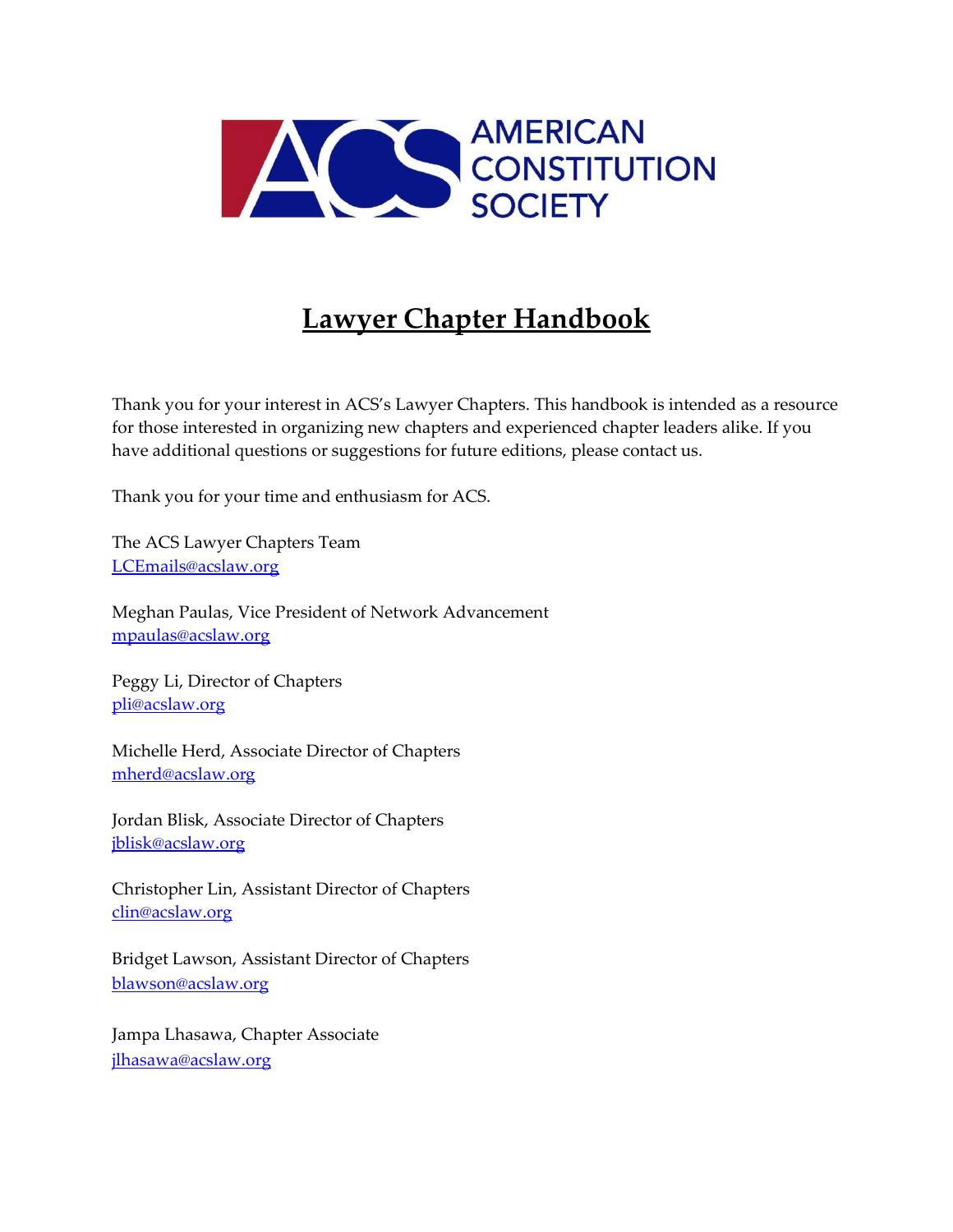# **TABLE OF CONTENTS**

| I.    | <b>Introduction: The American Constitution Society</b>             | 02        |
|-------|--------------------------------------------------------------------|-----------|
| П.    | <b>Getting Started: For New &amp; Reorganizing Lawyer Chapters</b> | 07        |
| Ш.    | <b>Lawyer Chapter Activities</b>                                   | <b>12</b> |
| IV.   | <b>Diversity-Friendly Practices for Lawyer Chapters</b>            | <b>21</b> |
| V.    | <b>National Lawyer Writing Competition</b>                         | 23        |
| VI.   | <b>ACS National Convention</b>                                     | 24        |
| VII.  | <b>ACS National Lawyer Convening</b>                               | 25        |
| VIII. | <b>Communication with the ACS National Office</b>                  | 26        |
| IX.   | <b>Resources to Manage your Lawyer Chapter</b>                     | 27        |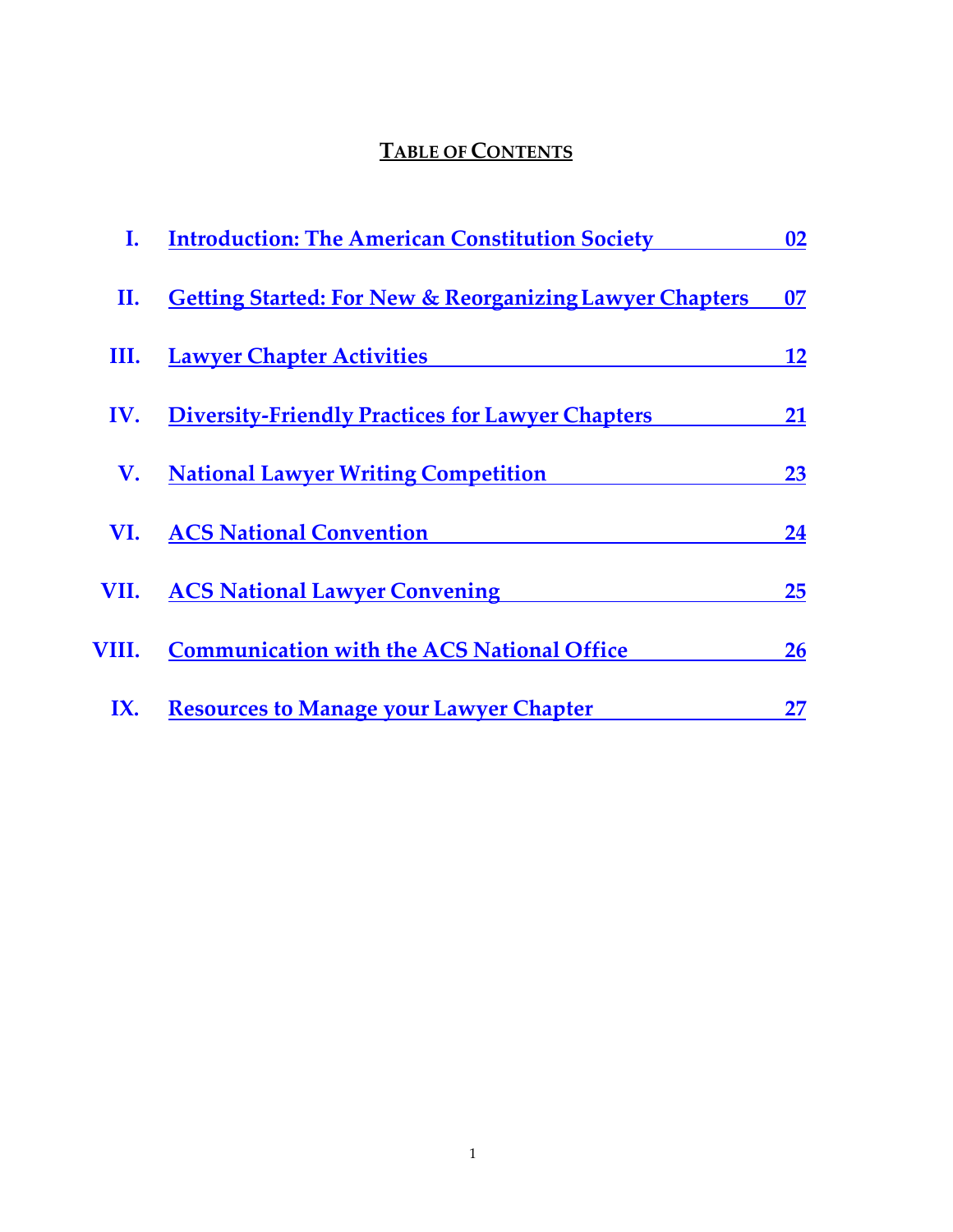# **I. Introduction: The American Constitution Society**

The American Constitution Society (ACS) realizes the promises of the United States Constitution by building and leading a diverse legal community that dedicates itself to advancing and defending democracy, justice, equality, and liberty; to securing a government that serves the public interest; and to guarding against the abuse of law and the concentration of power.

ACS believes that the Constitution is "of the people, by the people, and for the people." We interpret the Constitution based on its text and against the backdrop of history and lived experience. Through a diverse nationwide network of progressive lawyers, law students, judges, scholars and many others, we work to uphold the Constitution in the 21st Century by ensuring that law is a force for protecting our democracy and the public interest and for improving people's lives.

#### **Shaping Debate**

The American Constitution Society brings together many of the country's best legal minds to articulate a progressive vision of our Constitution and laws. Through its public programs, publications, and active on-line presence, ACS generates "intellectual capital" for ready use by progressive allies and shapes debates on key legal and public policy issues. This includes over 1,200 live programs, debates, conferences and press briefings across America each year.

The American Constitution Society also aims to debunk conservative buzzwords such as "originalism" and "strict construction" that use neutral-sounding language, but all too often lead to conservative policy outcomes. Using both traditional and new media to communicate with policymakers, judges, lawyers and the public at large, ACS defends the Constitution's fundamental principles of democracy, equality, liberty, access to justice, and the rule of law.

#### **Building Networks**

One of the American Constitution Society's principal missions is nurturing the next generation of progressive lawyers, judges, policy experts, legislators and academics.

The ACS network is the organization's heart and soul and its unique asset in helping to build a progressive legal community. It is a source of ideas, innovation, energy, and talent, all focused on achieving a fairer and more just Nation. ACS currently has student chapters at almost every law school in the country, over 40 Lawyer Chapters in both large and small cities across the country, and more than 16,000 paying members and thousands of other supporters.

ACS chapters offer platforms for debate and discussion about both enduring principles and the issues of the day, while providing opportunities for networking, mentoring, and organizing around matters of local and national significance.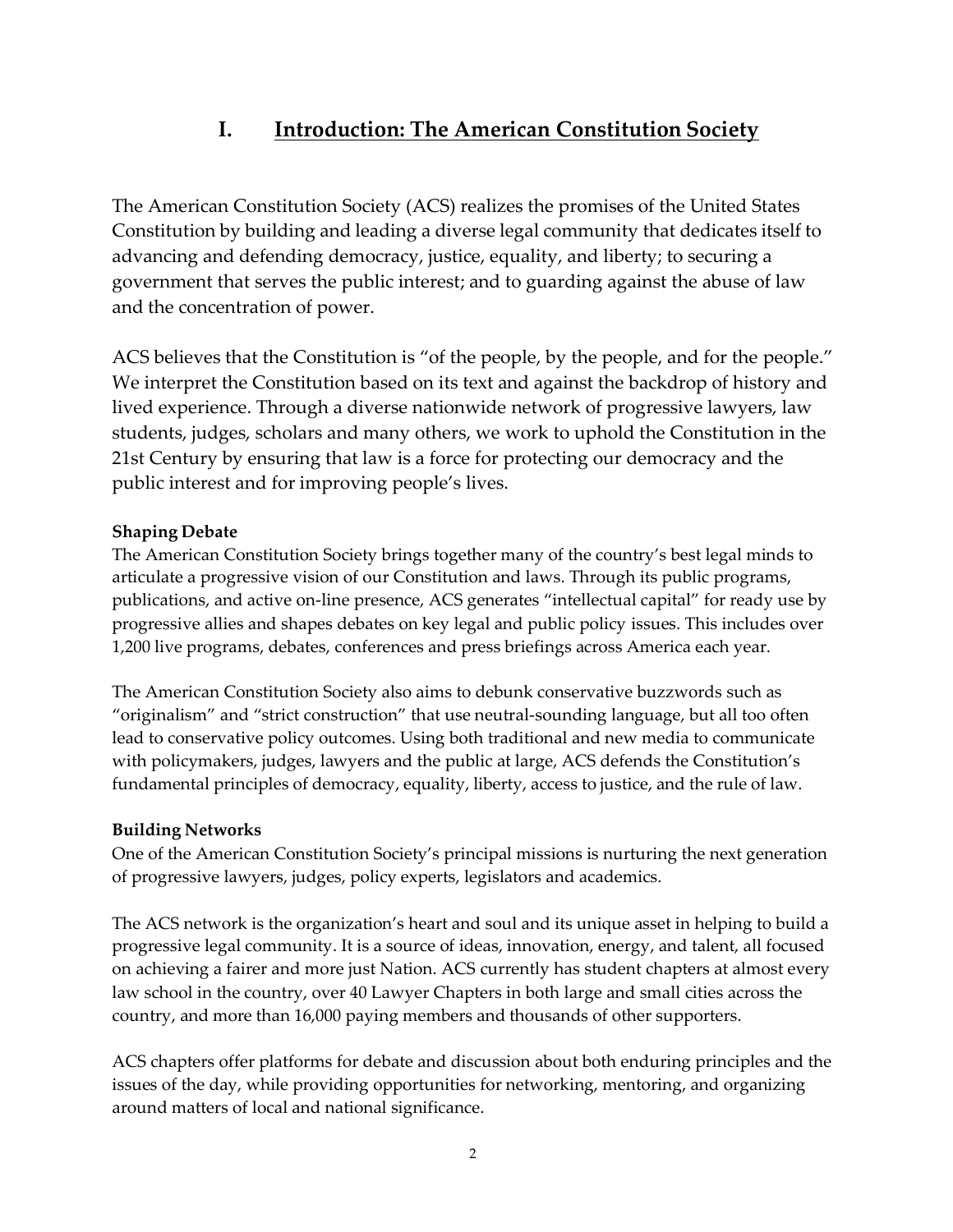#### **Making a Difference**

The strength of ACS's ideas and the scope of its nationwide network enable it to make a difference in legal and public policy debates and ensure that law is a force to improve the lives of all people. Recent examples of impactful ACS initiatives and programs include Justice Ruth Bader Ginsburg's reference to the negative influence of massive corporate funds in judicial campaigns because of Citizens United. This growing problem was documented by "Skewed Justice," a collaborative research study authored by two law professors, Joanna Shepherd and Michael S. Kang, and ACS.

Lawyer Chapter programs focus on a wide number of issues, including the role of State Attorneys General, the rights of historically marginalized populations, and opportunities for pro bono engagement. Specific events have highlighted the limits and protections under the First Amendment afforded to hate speech on college campuses and the internet, criminal justice reform focused on sentencing guidelines and the criminalization of poverty, creating a more diverse judiciary that reflects the composition of the communities served by both the federal and state bench, and the changing landscape of the federal judicial nominations process.

In addition, ACS regularly convenes its members through its annual National and Student Conventions, as well as a bi-annual Lawyer Convening. At these events, ACS members from across the nation network, share ideas, and hear from experts in the legal field, including U.S. Supreme Court Justices, members of the U.S. Congress, local leaders, and other legal luminaries.

ACS is a non-partisan, non-profit educational organization. We do not, as an organization, lobby, litigate or take positions on candidates or political parties. We do encourage our members to express their views and make their voices heard.

#### **In a Nutshell: The ACS Story**

ACS emerged in the wake of the 2000 U.S. Supreme Court decision of *Bush v. Gore*, which held that Florida's election vote recount should cease, effectively naming George W. Bush as the nation's 43rd President. This U.S. Supreme Court decision embodied the height of conservative judicial activism in our nation's history and reflected the well-organized influence of the conservative legal community through shaping and influencing the contours of law and policy on a national level.

In response, the progressive legal community channeled its energies to fundamentally change this conversation, where law and policy could become vehicles of empowerment for all individuals and communities, and not just for the wealthy and powerful. ACS began in 2001 as a student chapter at Georgetown University Law Center and since then, has grown tremendously across the country.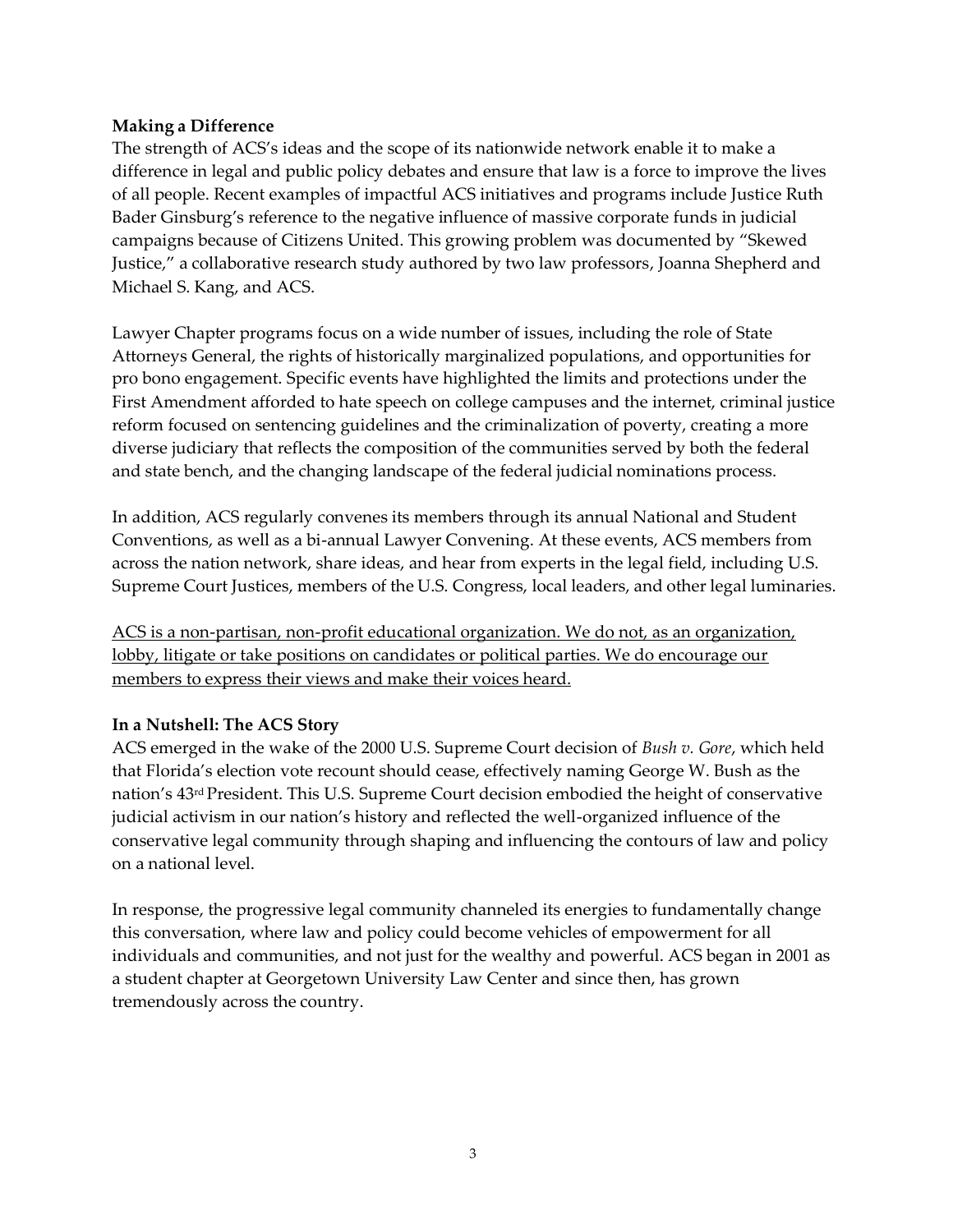### **A. Office Locations and Departments**

The National ACS Office is headquartered in Washington, D.C. While its primary office resides in our nation's capital, ACS also has staff members based in Athens, Georgia; Chicago, Illinois; Houston, Texas; Los Angeles, California; New York City, New York; and Philadelphia, Pennsylvania.

The National ACS Office is divided into 6 main departments.

### **Department of Network Advancement**

The Department of Network Advancement is tasked with growing and supporting the ACS network of law students and lawyers throughout the United States. This team works to revive and foster new chapters, support existing ones, and ensure the growth of the progressive legal community by strengthening the student chapters at law schools in universities, both large and small, and the Lawyer Chapters in cities, states, and regions across the country. The Department of Network Advancement also houses two other important projects – State Attorneys General, which focuses on the role of this office in protecting the civil liberties of marginalized communities, and Pro Bono & Volunteer Initiatives, which engages ACS members with various social justice opportunities across the country in furtherance of ACS's mission.

### **Department of Policy Development and Programming**

This department is tasked with developing and implementing national policy for the American Constitution Society, curating, editing, and disseminating issue briefs and blog posts, and creating and facilitating national programs in Washington, D.C. Each member of this team has a portfolio of issue expertise ranging from Criminal Justice to LGBT issues to Reproductive Rights and develops and maintains relationships with coalition partners and other stakeholders on those issues. Moreover, ACS sponsors national conferences, symposia, Capitol Hill briefings, conference calls, and press briefings that bring together ACS members for sustained discussion on particular legal topics. The proceedings of these events are often published and made available as resources for ACS's members.

#### **Department of Communications**

The Communications Department ensures that ACS's work is well-represented in all media. Our Communications team works from every communication angle, including our web site, social media, blog posts, Op-Ed pieces, and traditional media to uplift the work of ACS's members and chapter events.

### **Department of Strategic Engagement**

This department houses several important projects, including th[e Voting Rights Institute, a](https://www.votingrightsinstitute.org/) joint project coordinated by ACS, the Campaign Legal Center, and Georgetown University Law Center, focused on tackling discriminatory voting practices; judicial nominations, centered on federal judicial vacancies; state court issues analyzed in various collaborative reports such as "Partisan Justice" and "The Gavel Gap"; career placement for our ACS members searching for new professional positions in all sectors of the legal profession; and mentorship of our recent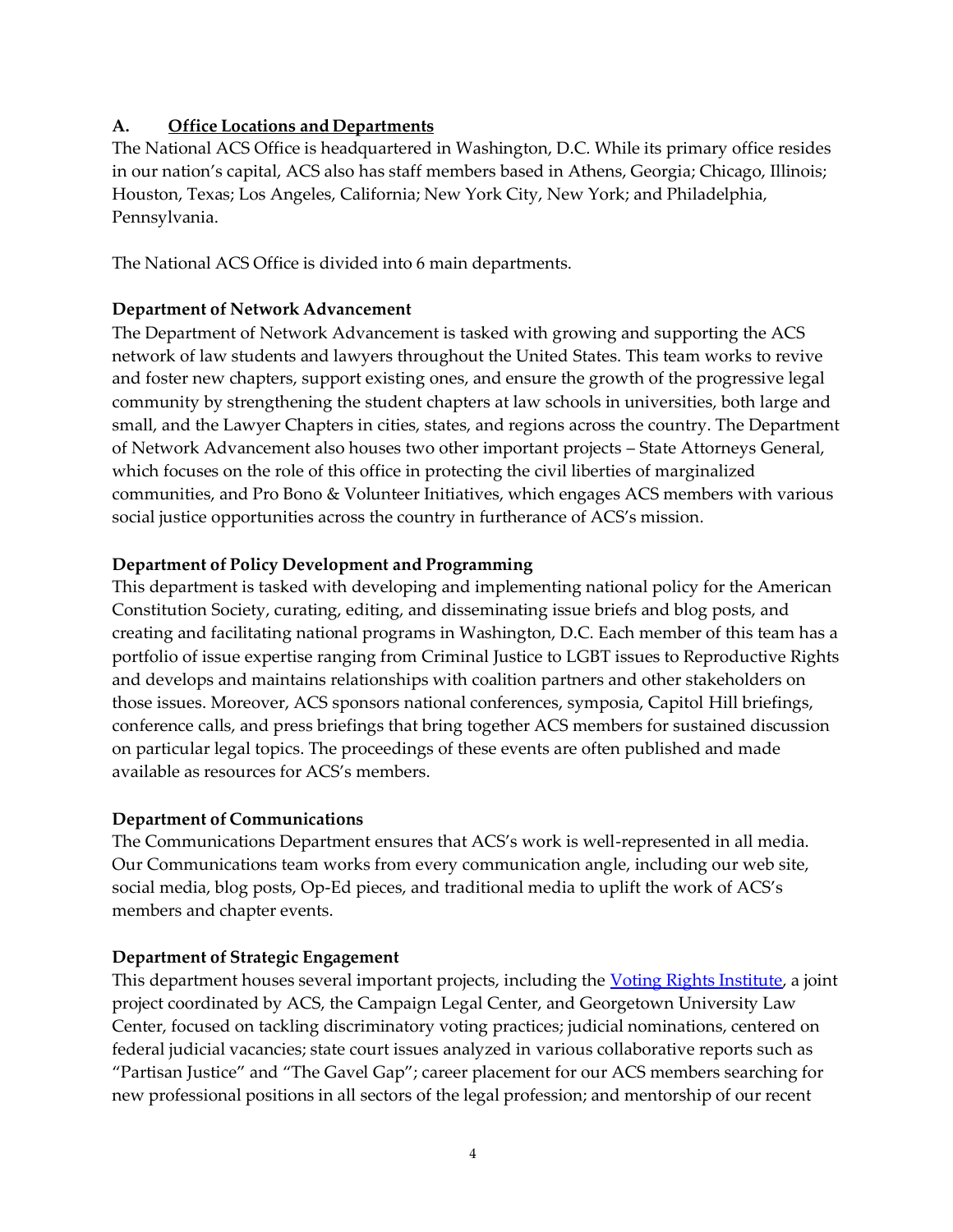and forthcoming ACS law school graduates who have shown strong leadership skills. ACS student members who would like to further enhance their involvement with the organization can also apply to be part of the Next Generation [Leaders \(NGL\)](https://www.acslaw.org/membership/careers/next-generation-leaders/) Program.

### **Department of Development**

The Development Department facilitates all of ACS's member donations, annual giving projects, and drafts, submits, and manages all grant project proposals. In turn, these grant projects become ACS's primary substantive issue areas for the upcoming calendar year.

### **Department of Administration**

ACS's Administration team manages the financial and accounting operations of ACS.

### **B. ACS Organization**

### **Student Chapters**

Given their central role in the formation and transmission of legal ideas, and in the shaping of young lawyers, law schools and student chapters therein are a natural place for us to start. We now have chapters at almost every law school in the country. A complete list of ACS student chapters can be found [here.](https://www.acslaw.org/chapters-list/?state=all&chapter_type=student)

The latest information about our student chapter resources and activities is located [here.](https://www.acslaw.org/acs-chapters/student-chapters/)

Through our student chapters, law students gain a greater understanding of the legitimacy of a vision of the law that gives human values a central place. As new students begin the process of learning to "think like lawyers," we believe the activities of these chapters – through speaker programs, debates, symposia and student meetings – demonstrate to them that rigorous legal thinking does not require the abandonment of such values. Finally, our student chapters create a community for like-minded students, and introduce them to faculty, practitioners, former and current government officials, judges, and public interest advocates who share their values.

#### **Lawyer Chapters**

As ACS student members have become lawyers, the number of ACS Lawyer Chapters in major legal markets around the country has grown. Lawyer Chapters provide speaker programs and a forum for discussion and debate of legal ideas outside the law school context, as well as an opportunity for recent law graduates and more senior lawyers to meet and work together. Our Lawyer Chapters also often work with and support local student chapters. For instance, lawyers in our Lawyer Chapters often agree to speak about especially interesting cases or otherwise share their expertise at student chapter-sponsored or cosponsored programs. See our ful[l list](https://www.acslaw.org/chapters-list/?state=all&chapter_type=lawyer) of Lawyer Chapters. If there is no Lawyer Chapter in your area, and you wish to start one, please email us at [LCEmails@acslaw.org.](mailto:LCEmails@acslaw.org)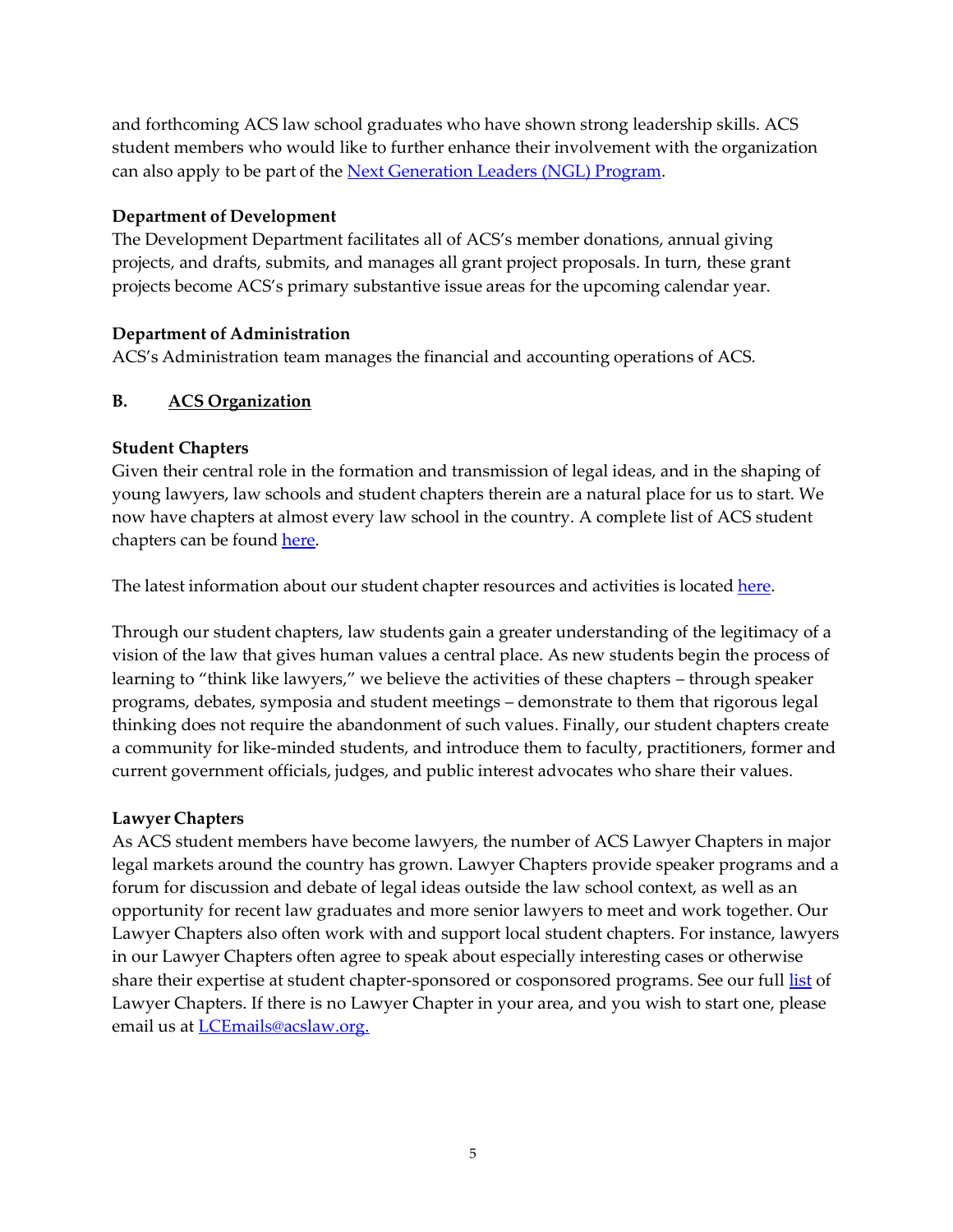Our Lawyer Chapters govern themselves within the guidelines and policies of ACS. ACS National is available to assist with administrative inquiries, suggest potential speakers, and help with the costs of many Lawyer Chapter programs.

### **C. Membership**

Most ACS Lawyer Chapter events are open to all interested participants, and membership in the National American Constitution Society is not a prerequisite for participation in a Lawyer Chapter. However, Lawyer Chapter members of ACS National receive special invitations, regular updates on our activities, access to our job bank, our weekly bulletin, the Harvard Law & Policy review (the official journal of ACS), and Advance, the journal of the ACS Issue Groups. Furthermore, membership recruitment efforts are recognized at the yearly ACS National Convention in June and through an end of the year or beginning of year competition with prizes (including national convention scholarships).

We strongly encourage lawyers to join ACS as a first step in a career-long engagement in the ACS network. In particular, all chapter officers and other interested lawyers should join the national organization. Many announcements, emails and opportunities are sent only to national members of the organization. You best serve your chapter when you are informed about ACS.

We also encourage our members to send job opportunities to LCE mails  $@$  acslaw.org so that they can be added to ACS's job bank.

The minimum contribution required for membership in ACS is \$10 per year for students and recent law graduates, \$25 per year for public interest lawyers, and \$50 per year for lawyers in private practice and others. Additional contributions are also encouraged. We are recognized by the IRS as a non-profit  $501(c)(3)$  educational organization.

Lawyers can join [online](https://getinvolved.acslaw.org/join) or mail in a printable [form](https://www.acslaw.org/acs-chapters/lawyer-chapters/#section-6) with payment directly to the national office. If a lawyer is paying by credit card, then the credit card authorization may be given on their form. If a lawyer is paying by check, then the check should be attached to their corresponding form. We are unable to accept cash.

The promotional flyer, a one-pager on ACS and a membership form, may be downloaded [here. I](https://www.acslaw.org/acs-chapters/lawyer-chapters/)f you would like additional promotional materials, please email [LCEmails@acslaw.org.](mailto:LCEmails@acslaw.org)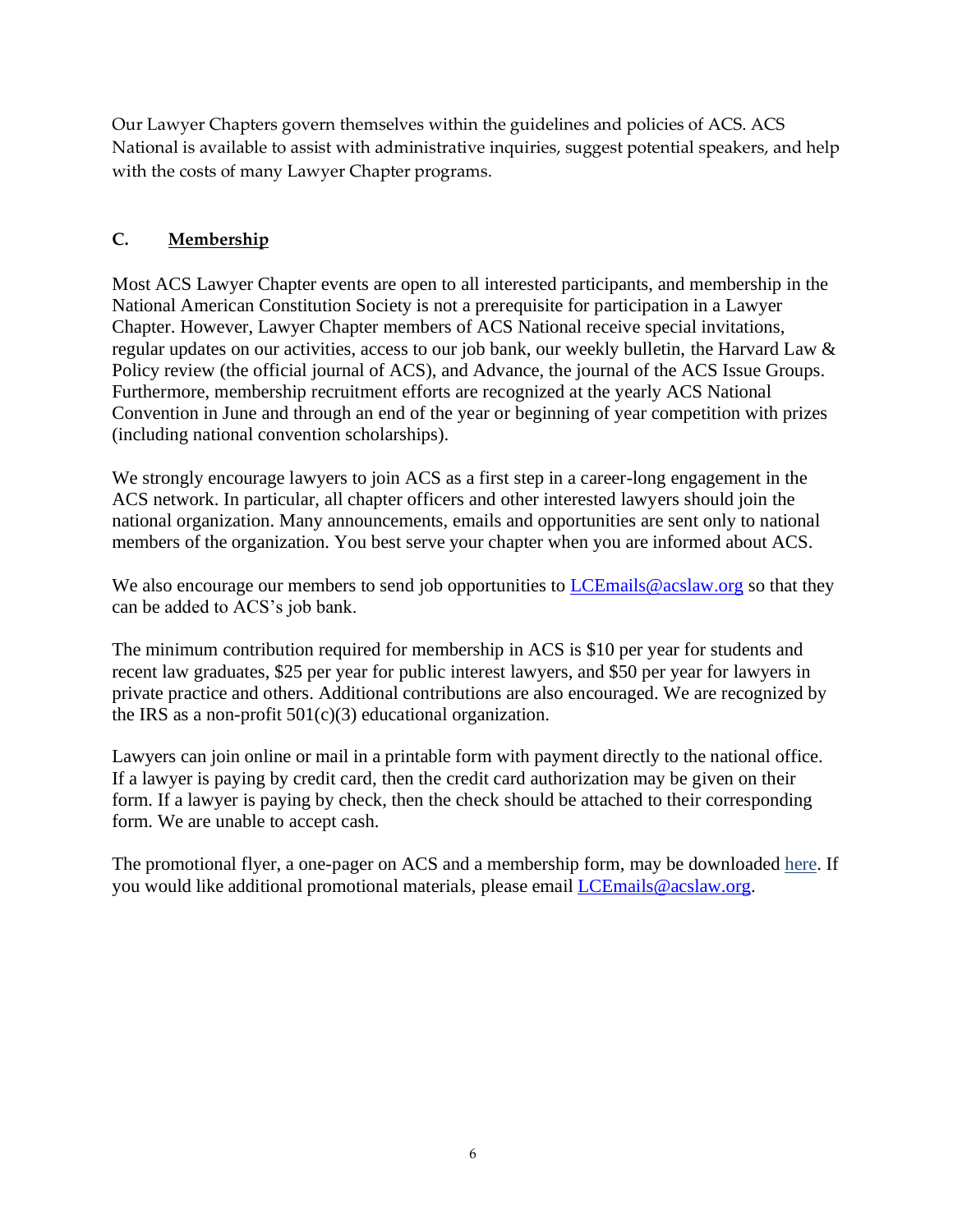# **II. Getting Started: For New and Reorganizing Lawyer Chapters**

### **1. Assess the Need**

Check with the national ACS office to determine whether a Lawyer Chapter already exists in your area or if an effort to start a chapter has already begun. If a chapter or organizing effort already exists, the national ACS office will put you in touch with the leaders of that effort. A list of Lawyer Chapters is available on our *website*. (Please note that existing Lawyer Chapters are generally listed here once a chapter launch has been scheduled.)

### **2. Establish the Network**

If there is no Lawyer Chapter in your community, work with the national ACS office to assemble an initial group of people from diverse backgrounds, practice areas and sectors—including government, in-house, law firm and public interest attorneys, law professors, judges, activists and others—who share ACS' values and goals. ACS is strongly committed to building a diverse organization, and it is important that your chapter reflect that commitment from the beginning.

• Important Reminder: Your own personal and professional contacts are powerful resources as you begin to establish your Lawyer Chapter. Make sure to tell your friends and colleagues that you're thinking about starting a chapter—working together, you will be able to create an impressivenetwork!

### **3. Hold an Organizational Meeting**

Hold a community-wide chapter organizational meeting. This can include scheduling your meeting at a time when an ACS representative can attend to talk about ACS, its mission and how we can work together to achieve our common goals. If an ACS representative cannot attend in person, we will work with you on the outline of the meeting, or participate by phone. Please be sure to coordinate with ACS staff in publicizing this meeting. As we do for all Lawyer Chapter events, we will send out information to all ACS lawyer members in your area who have requested information about ACS. This is critical to ensure that involvement in the chapter is open to all. This important principle must be followed with any notices about joining the board, or any steering committee.

#### **4. Form a Steering Committee**

Work with your initial group of ACS supporters and the national ACS office to form a Steering Committee. In most cases, an informal Steering Committee structure will be the most efficient means of administering your chapter's activities for the initial period after its founding. After your Steering Committee has been established, the informal Steering Committee often becomes solidified as the Board of Directors.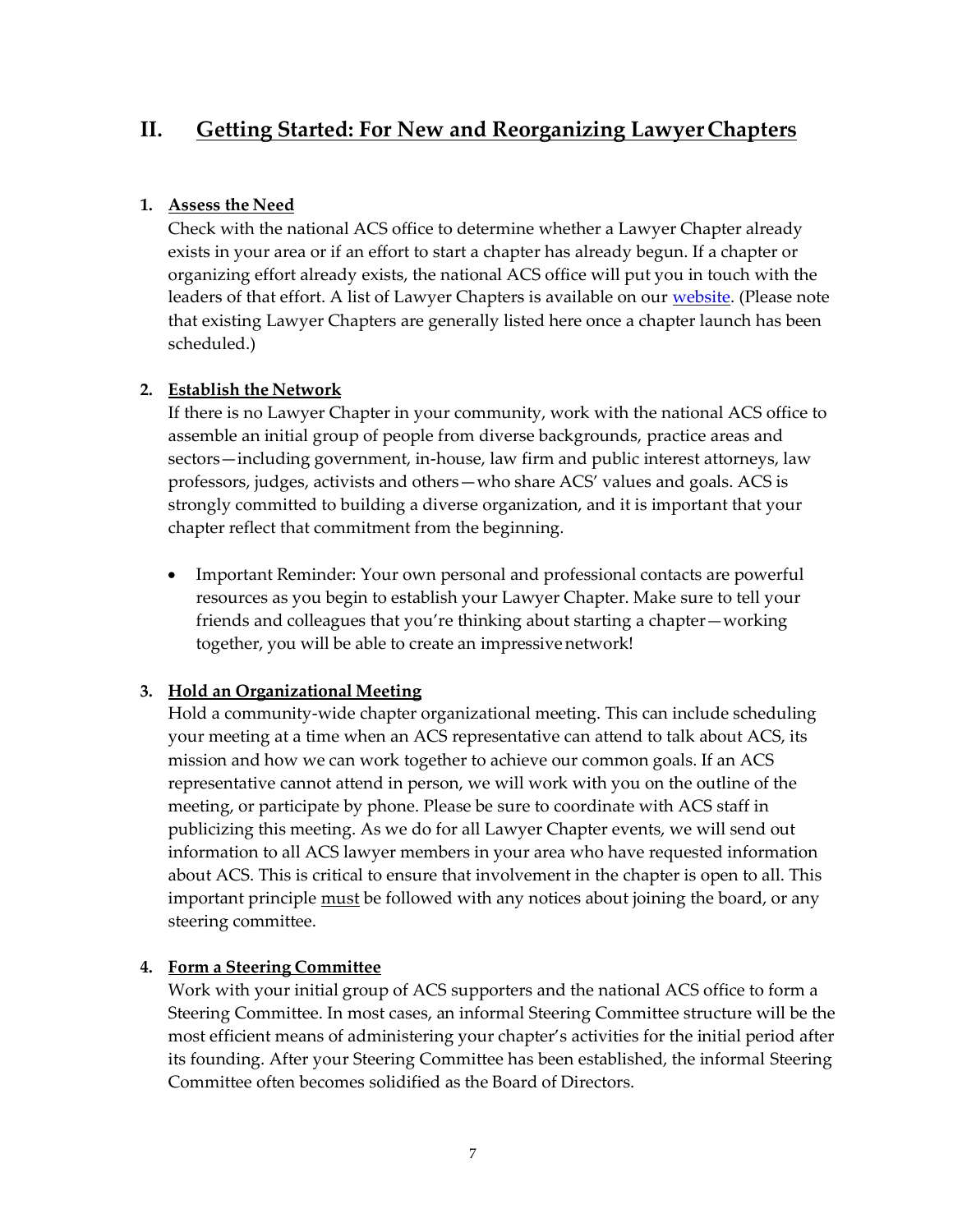### **5. Select a Chapter Representative**

The Steering Committee should select a Chapter Chair Representative who will be the primary liaison to the national office and will be responsible for providing financial and other information needed by the national ACS office.

### **6. Structure Your Organization**

Once your chapter has a firm base of supporters and leadership, prepare a constitution that will serve as the formal structure of your chapter for the coming years. See section II.A for more details.

### **7. Fill Your Leadership Positions**

We urge you to find leadership positions for any member who is doing significant work—planning a formal speakers' program, taking charge of a lunch series, etc. People are more likely to commit substantial time to a project if they are formally identified with it, and members who commit substantial time and effort should be given titles that reflect and facilitate their roles. When it comes time to form a formal board, please work with the staff to have a notice inviting participation sent out by ACS to its list of all members and contacts in your area. The opportunity to join the board must be publicized by the ACS national organization to ensure transparency and that the broadest possible group can join the board. There are several different ways Lawyer Chapters have conducted their elections:

- 1. Interested candidates can submit a short statement of interest to [LCEmails@acslaw.org](mailto:LCEmails@acslaw.org) with information like name, employer, position they're interested in, past involvement, and why they'd like to serve. We can check membership status and our records on past involvement, and send them to you. Someone from the chapter can then share this information with the group orally at an election meeting, advertised to the Lawyer Chapter email list (candidates should indicate whether they are able to attend this meeting) followed by a majorityvote.
- 2. At an election meeting advertised to the Lawyer Chapter email list, people can share relevant information orally and state which position they would like to hold, followed by a majority vote. For those who are not able to attend, that information can be shared with the group by reading from a short statement of interest, as described above.
- 3. Members can submit a statement of interest directly to Jampa Lhasawa (*jlhasawa@acslaw.org*), and we can upload them to a Google form where members can vote electronically. We can check membership status, contact non-members who tried to vote, circulate the election information to the list, etc.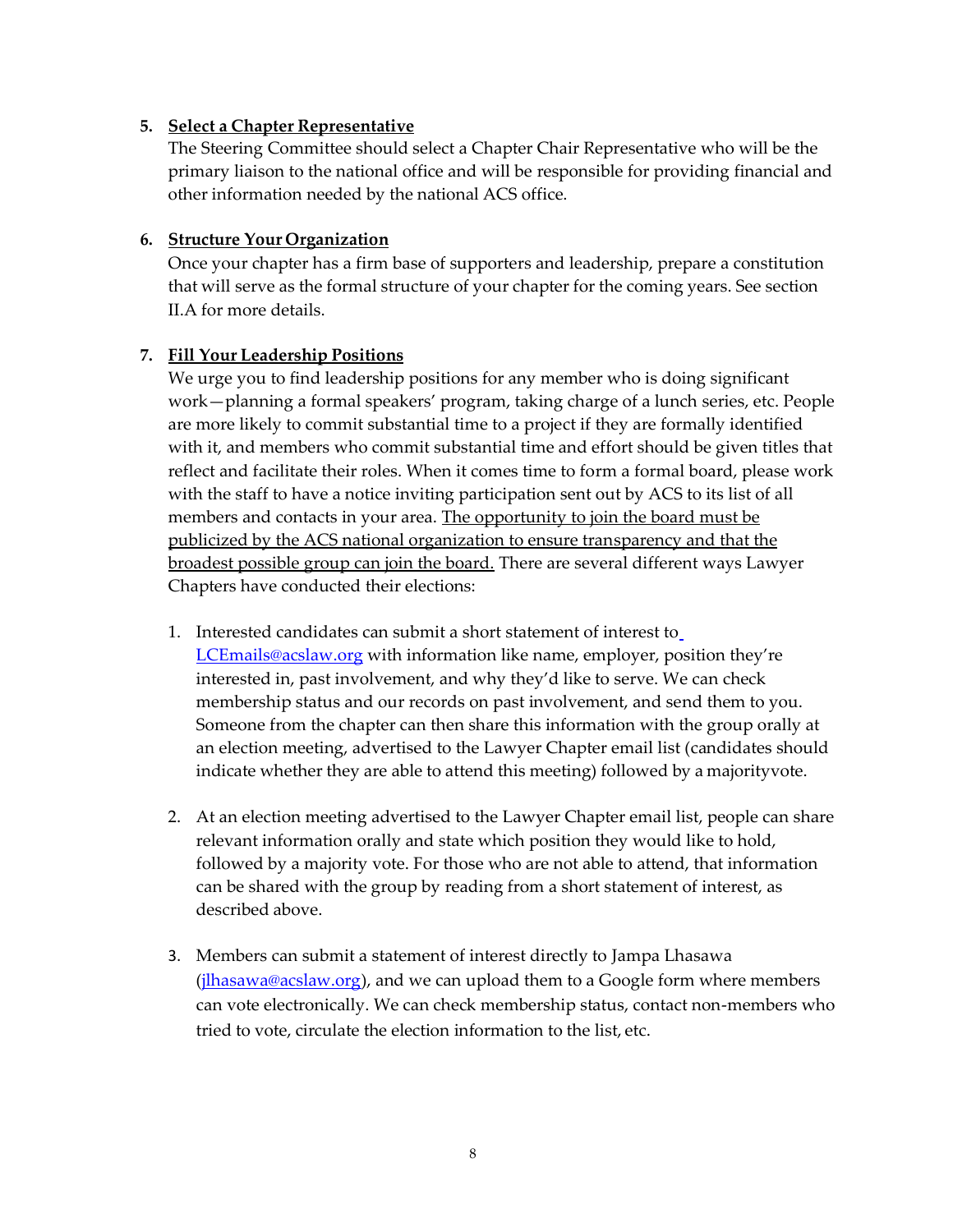4. Some chapters do a more formal application process, circulating full forms to everyone to review, etc. If this is your preference, we can assemble and circulate them, but this approach isn't required.

### **8. Plan and Execute Events**

Together with your Steering Committee, plan and execute consistent, quality programs. Please inform the national office of the details of your event no less than four weeks in advance of the event and prior to posting about it on social media, such as Facebook or Twitter. Events must be advertised by ACS so that they can be counted as chapter activities, and to ensure the widest possible audience. Although chapters may send limited emails to the email list, those emails should not exceed one message per quarter (or one per month for more active chapters). The primary means of promoting events should be via ACS-sent emails and local social media and one-on-one outreach.

### **9. Think About the Future**

Make connections with law school students, recent law school graduates and other new members of your legal community to ensure a continuing fresh flow of ideas and connections for the ACS network. Think creatively to develop programming that will engage, energize and enlarge your community and secure the promise of the ACS mission.

### **Chapter Structure**

### **A. Chapter Constitution**

The national ACS office asks that you prepare a constitution for your chapter. Consult with the national ACS office early on to ensure that your draft constitution is consistent with ACS's mission and policies or to obtain a copy of an existing constitution. The constitution will govern your chapter's operations and set out the structure for the chapter. It also includes a list of the founding Board or Steering Committee members.

Your Lawyer Chapter constitution should contain a mission statement that is consistent with the mission and goals of ACS. Committing the mission statement and general operating procedures to writing is a valuable exercise and may help to avoid – or settle – disputes in the future. Please refer to ACS's [template constitution, w](https://www.acslaw.org/acs-chapters/lawyer-chapters/)hich is based on the constitutions of some of our chapters. You should feel free to borrow from it liberally, even entirely, or to use it for your own creative ideas.

### **B. Leadership Positions**

The way you organize your Lawyer Chapter and define leadership roles is up to you. Larger Lawyer Chapters, for example, tend to have more than one programming chair. If your Lawyer Chapter conducts an annual fundraiser, appointing a fundraiser chair may also be helpful. (Note that fundraisers may only be held with the approval and assistance from the national organization.)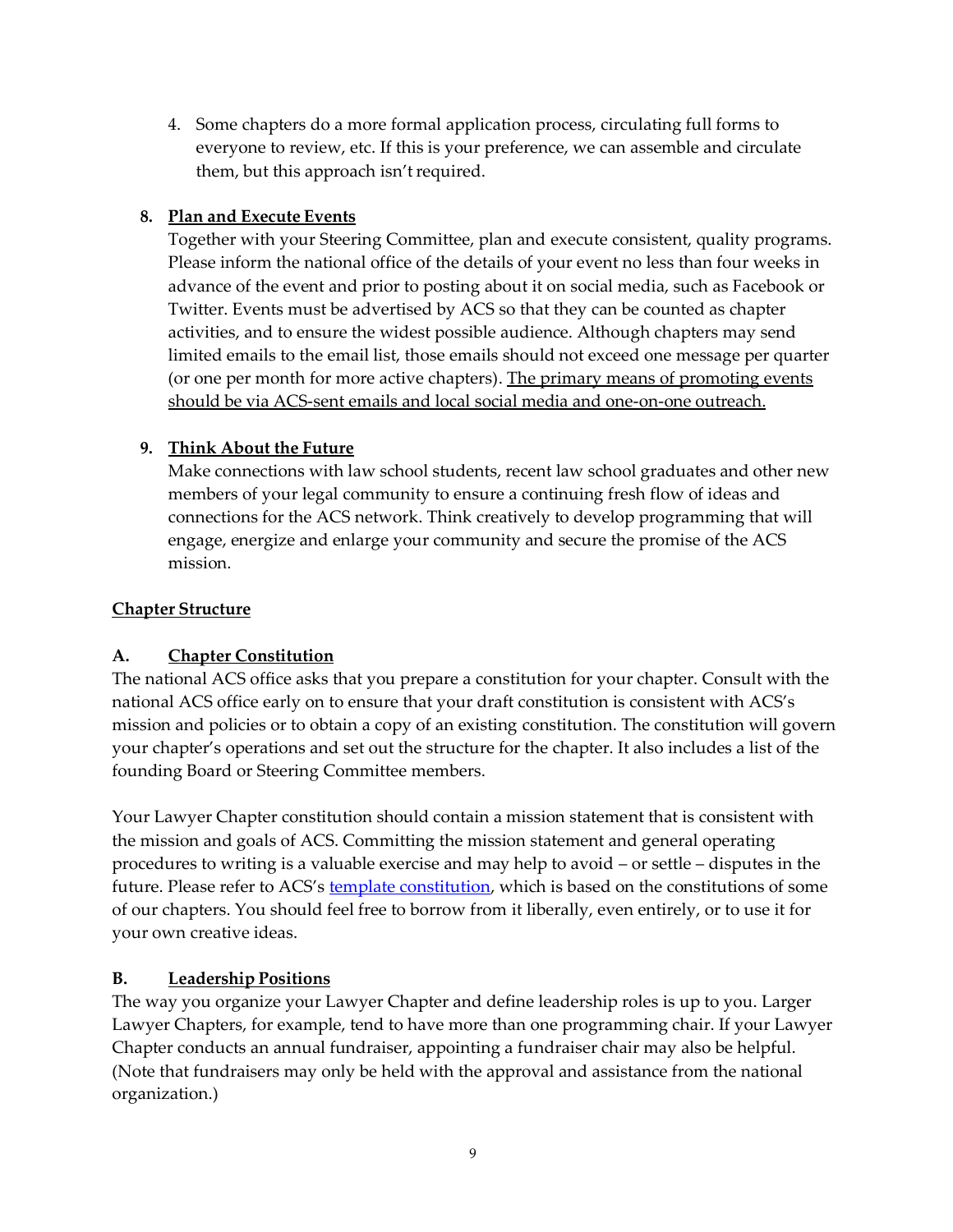Regardless, we strongly recommend these formal leadership positions:

- **President/Chapter Chair/Chapter Co-Chairs**
- **Vice President/Vice-Chair**
- **Programming Chair**
- **Membership Chair**
- **Liaison to Local Student Chapters**
- **Student Chapter Representatives to the Lawyer Chapter's Board ofDirectors**
- **Diversity and InclusionChair**
- **Social Media Chair**

Once your Board of Directors has been established, please update ACS national by emailing [LCEmails@acslaw.org](mailto:LCEmails@acslaw.org) with a list of members' names, titles, email addresses, and employers.

This is critical to ensure communication with and recognition for your Board. Boards are listed on each Lawyer Chapter's website, and will receive invitations to join the ACS Lawyer Chapter leaders email list to receive important updates from the national organization.

### **C. Boards of Advisors**

Many Lawyer Chapters find it beneficial to form a board of advisors to serve as a resource for the board of directors, which is responsible for the day-to-day activities of the chapter. A board of advisors can be helpful in establishing your chapter, providing credibility within your legal community, and assisting in recruiting speakers, securing event space, and if your chapter holds an annual fundraiser. **Before forming a board of advisors, it is critical that you speak with ACS staff before any invitations to serve have been issued.**

Along with the same issues (such as diversity) that are important to keep in mind in recruiting a board of directors, boards of advisors have unique factors such as length of terms and clearly defined responsibilities with which we want to assist you.

### **D. Relationship With Other Chapters – Student to Lawyer ChapterPipeline**

We strongly encourage all Lawyer Chapters to build a strong relationship with student chapters in their area. This is beneficial from a networking and programming perspective. For example, if your chapter is planning an event and is inviting a speaker from out-of-town, send an email to the student chapter leaders in your area advising them of the same. Perhaps you can cosponsor the event, or the student chapters can invite that speaker to participate at another event at its law school. Visit our **website** to find contact information for the student chapter leaders in your area.

Furthermore, each Lawyer Chapter board should include a liaison to the student chapters, as well as a student representative from each student's chapter.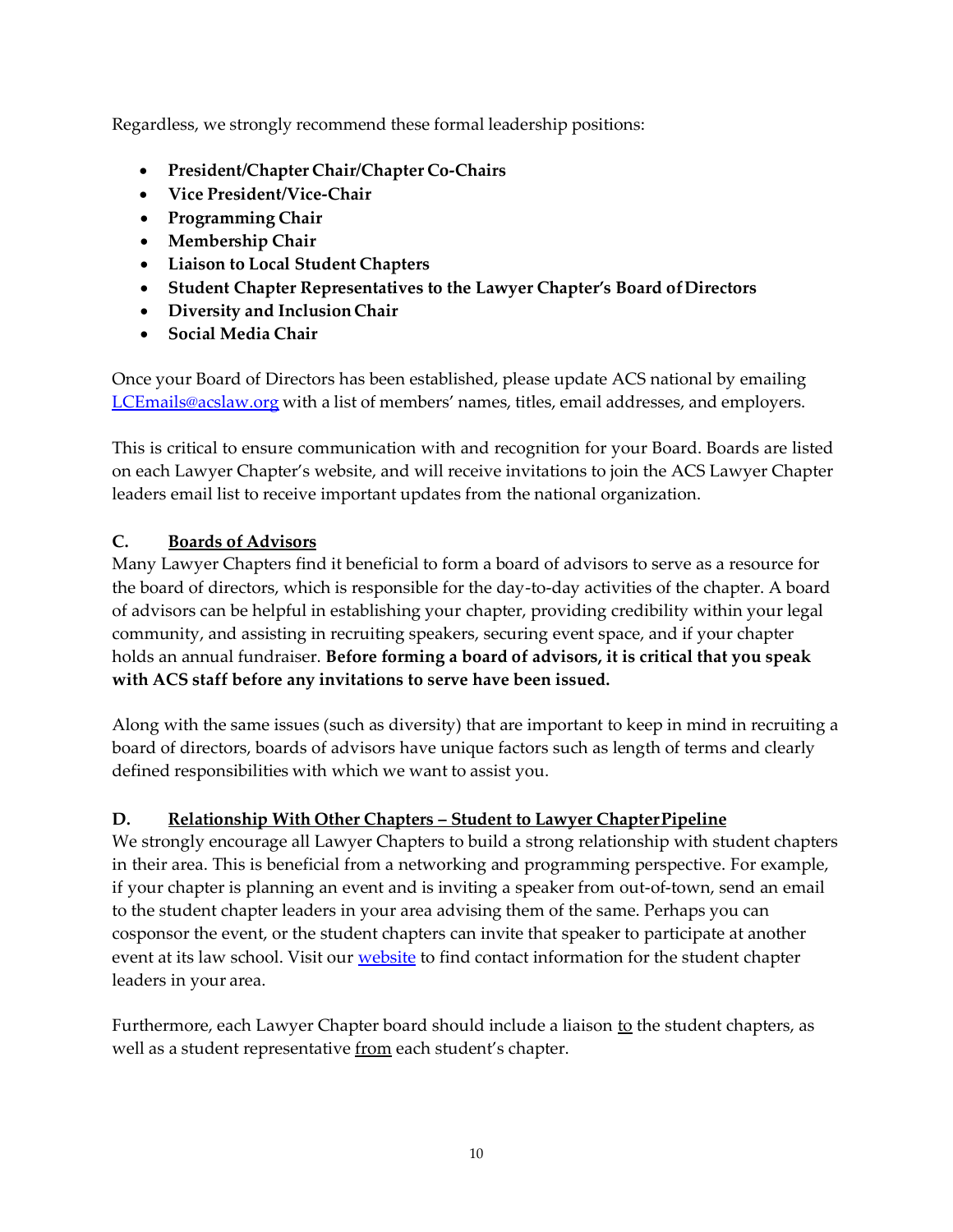These measures all help to strengthen the **Student to Lawyer Chapter Pipeline**, in which student leaders involved with their student chapter in law school more readily become members and leaders of their respective Lawyer Chapter upon graduation. In addition, the interconnectedness between the Lawyer Chapter and the surrounding student chapters helps to build a strong sense of community among progressive law students and attorneys, and helps achieve ACS's goal of building the progressive lawyer network.

### **E. Lawyer Chapter Website**

Generally, once ACS leaders among your legal community have been identified to launch or revive your Lawyer Chapter, a website will be created where new and current members can find your contact information and any upcoming event details. Previously held programs are also archived here, too. The members of your Board of Directors and Board of Advisors are also displayed here as well once they are chosen, either through an election or meeting selection.

You can find your Lawyer Chapter as well as other Lawyer Chapters across the country on ACS's website. All Lawyer Chapters are organized by state and can be found [here.](https://www.acslaw.org/chapters-list/?state=all&chapter_type=lawyer)

Please check your Lawyer Chapter website periodically and communicate any updates to [LCEmails@acslaw.org.](mailto:LCEmails@acslaw.org)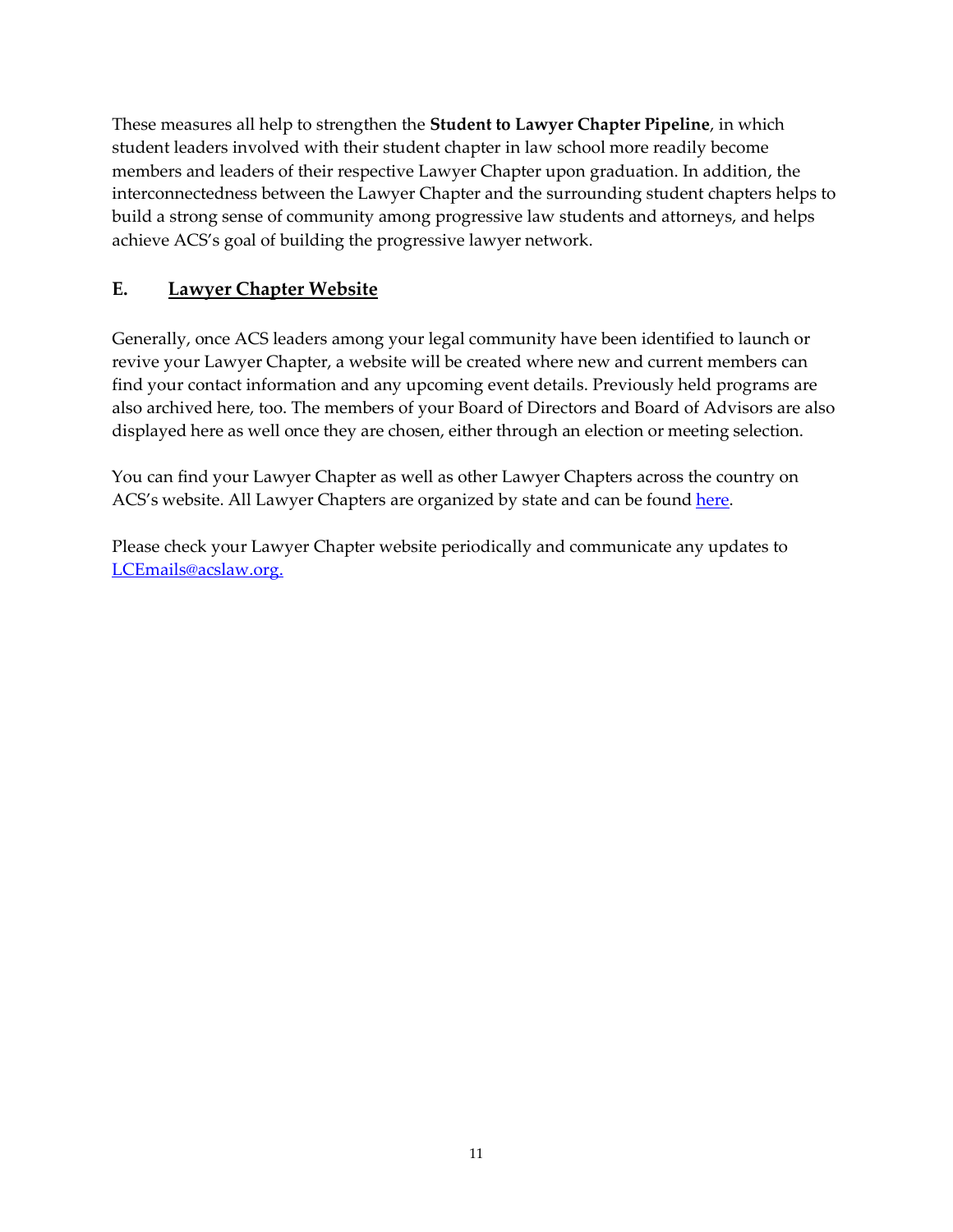# **III. Lawyer Chapter Activities**

Every Lawyer Chapter is encouraged to hold programs at least quarterly within the guidelines set forth below. Be sure to refer to the event checklist for a helpful framework you can customize for every event. The checklist can be found [here.](https://www.acslaw.org/acs-chapters/lawyer-chapters/)

### **A. Programming Policies**

### **Prohibition on Partisan Activity**

ACS is a non-partisan, non-profit  $501(c)(3)$  educational organization. As a  $501(c)(3)$ organization, ACS and all ACS chapters are prohibited from directly or indirectly participating in, or intervening in, any political campaign on behalf of (or in opposition to) any candidate for public office, party or other political organization.

**This is an absolute prohibition** – under the federal tax code, participation in a political campaign as a non-profit entity is grounds for revocation of an organization's tax exemption even if it does not form a substantial part of the organization's activities.

While speakers at ACS-sponsored events are free to promote or criticize ideas or policies, we cannot permit statements or activities that constitute endorsements of candidates or political parties. These restrictions apply to all events or publications hosted or sponsored by ACS. Thus, chapters sponsoring events must ensure that speakers do not express any views that could be reasonably interpreted as endorsing any candidate or party in an election.

One of the many benefits of ACS's non-partisan status is that it permits judges to participate as Lawyer Chapter members by attending events, serving as panelists for various programs throughout the year, and even making financial contributions at various ACS Lawyer Chapter fundraisers. Because of ACS's non-partisan status, judges are more at ease with maintaining a strong presence in ACS and, equally important, participation does not contravene federal and state judicial codes of ethics that prohibit a judge's involvement in partisan organizations and activities.

ACS chapters – both lawyer and student – should provide all speakers, especially those speaking on topics that might raise issues under this policy, a copy of our **speaker release form** for their signature, in advance of their respective program. This form reminds speakers of ACS's policy and the applicable legal requirements and requests their permission to record and distribute footage and/or transcripts of the program (if applicable).

ACS Lawyer Chapters can and should host discussions, debates and forums on a wide variety of topics, including those that touch on current legal and public policy controversies and the political process. **However, it is imperative that your ACS Lawyer Chapter does not engage in**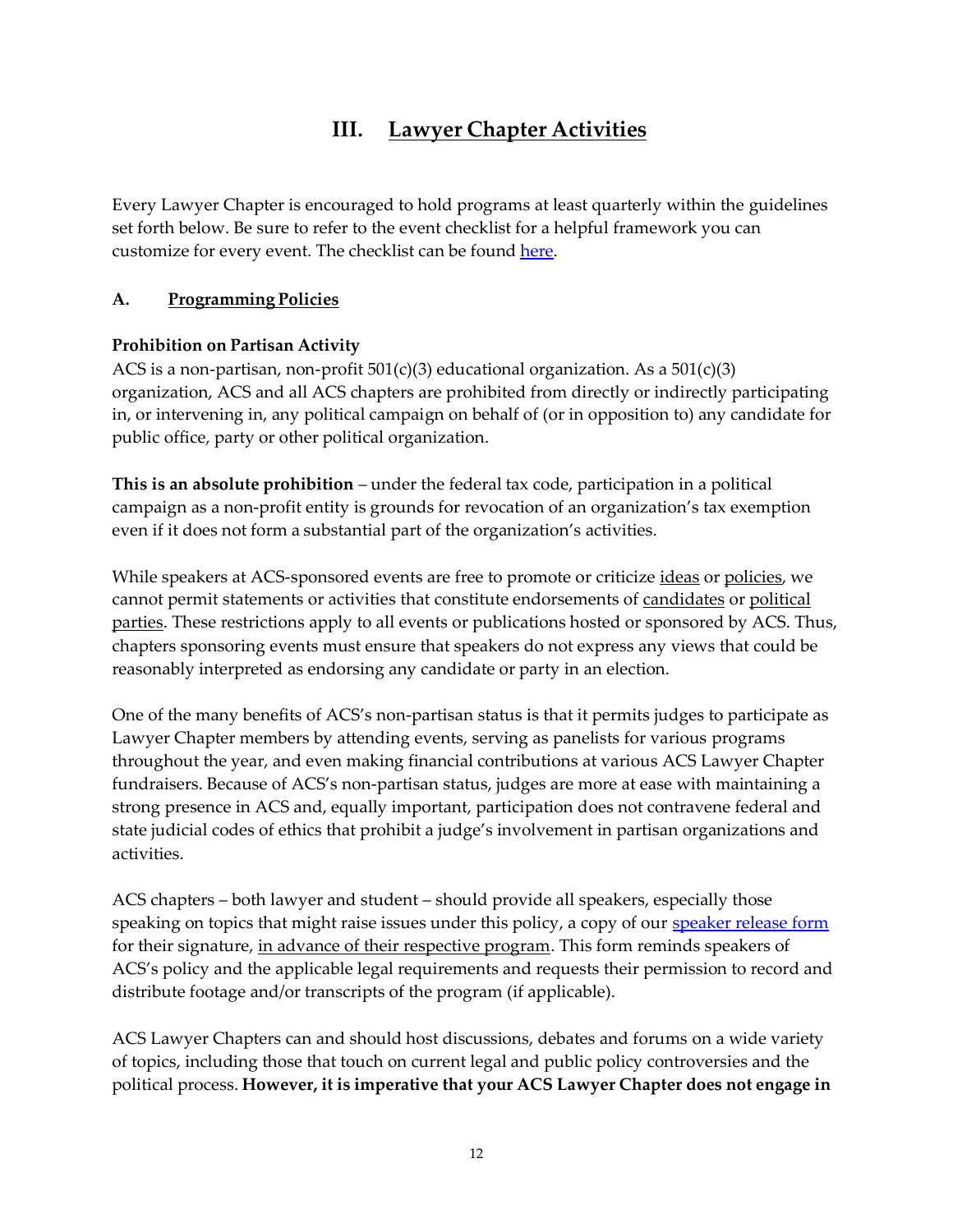**or appear to engage in political activity, and that your chapter does not endorse or appear to endorse candidates for public office at any level**.

### **Some Basic Programming Do's and Don'ts:**

- **Do** organize creative programs featuring persuasive and inspiringspeakers.
- **Do** notify the national office of programs by sending your events' details four weeks in advance of the program to **[LCEmails@acslaw.org.](mailto:LCEmails@acslaw.org)**
- **Do** partner with diverse organizations to facilitate discussions, debates, andforums.
- **Don't** cosponsor rallies, demonstrations, or fundraisers for individuals or groups engaged in promoting or opposing candidates or political parties.
- **Don't** make or solicit, as a Lawyer Chapter or in your capacity as an ACS leader or member, a contribution to the political campaign of a candidate, party, or other political organization. An ACS chapter may cosponsor an event with a political organization (e.g., the local Democrat or Republican party), but if the political organization engages in any of the abovementioned activity for a particular event, ACS leaders or members may only participate in their individual capacities, not in their capacity as ACS leaders or members.
- **Don't**, as a Lawyer Chapter, lend employees and/or persons in their official capacity as ACS members to work on a candidate's or party's political campaign.
- **Don't**, as a Lawyer Chapter or in your capacity as an ACS leader or member, email, publish or distribute written or printed statements, or make oral statements, on behalf of, or in opposition to, a candidate, party, or political organization.
- **Don't**, as a Lawyer Chapter, formally endorse a political candidate.
- **Don't**, as a Lawyer Chapter, sponsor or organize voter registration drives, unless the effort is being led and organized by a  $501(c)(3)$  organization trained to conduct such drives, such as Election Protection, League of Women Voters, or Rock theVote.

If you have any questions regarding this or any other matter, please contact the ACS Lawyer Chapters Team at (202) 393-6181 or via email at [LCEmails@acslaw.org](mailto:LCEmails@acslaw.org)**.**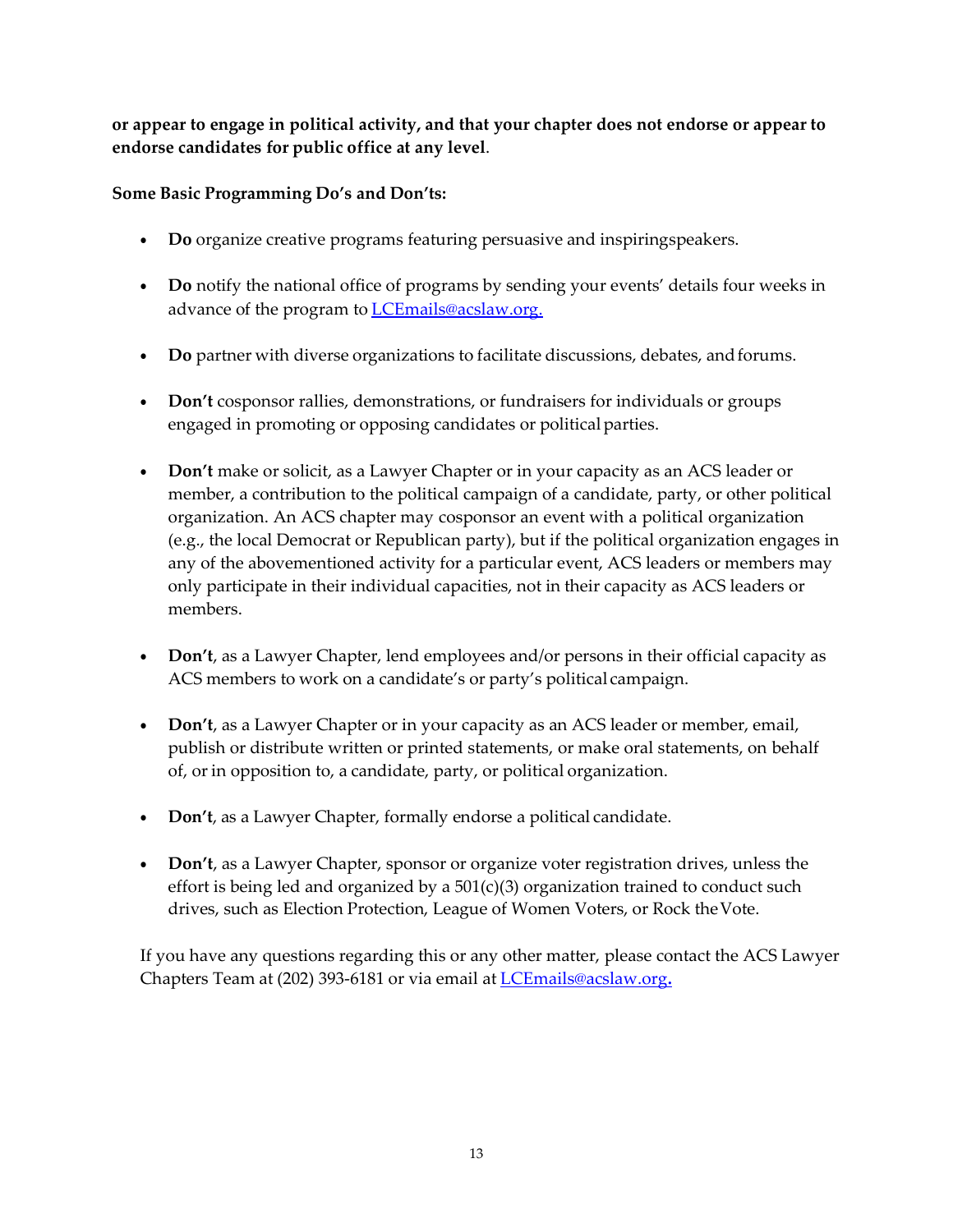### **B. Purpose of Lawyer Chapter Activities**

- *1. Further a progressive vision of law and policy.* Lawyer Chapter activities influence how current and future lawyers, judges and policymakers think about, interpret, and implement the law. They are the vehicles through which progressive ideas are developed, articulated, and disseminated. Chapter programs provide an influential group of expert leaders with the analytical tools to further progressive laws and policies and counter conservative ideology. Lawyer Chapters provide opportunities for members to work on research, writing, and other concrete projects originated by members, the national ACS office or ACS partner organizations, to bring about positive change and social transformation.
- *2. Build and expand the ACS network.* Lawyer Chapters are integral to the creation and growth of a powerful national network of moderates, progressives, and liberals committed to working together to protect and foster the core American values of liberty, justice, equality, and the rule of law. Through programs, mentoring, and collaborative projects, members of various ages, backgrounds, and experiences create the strong relationships that are vital to building a progressive movement.

Accordingly, ACS Lawyer Chapters should continue to engage in organizing and membership recruitment efforts to expand the ACS network on the local and national level. Chapter activities such as monthly lunches may be used as opportunities to build bridges with other communities and diversify membership. Your programming should reflect those efforts.

### **C. Types of Lawyer Chapter Activities**

### **Programming**

Core Lawyer Chapter activities are designed to disseminate ideas and provide ACS members with the tools to articulate intellectually rigorous, progressive views of law and policy, such as:

- Monthly lunchtime single speaker programs that bring together chapter members and others to listen to an expert speaker make a short presentation on an important legal issue, followed by rigorous, lively discussion, and debate among allpresent;
- Substantive programs (such as panel presentations on contemporary topics);
- Timely programs in response to recent court rulings, legal developments, or pressing issues, such as a program cosponsored by your state ACLU in the aftermath of a contentious U.S. Supreme Court decision; and
- Reading groups, get-togethers, social activities, and brownbag lunches tailored to the interests of your chapter.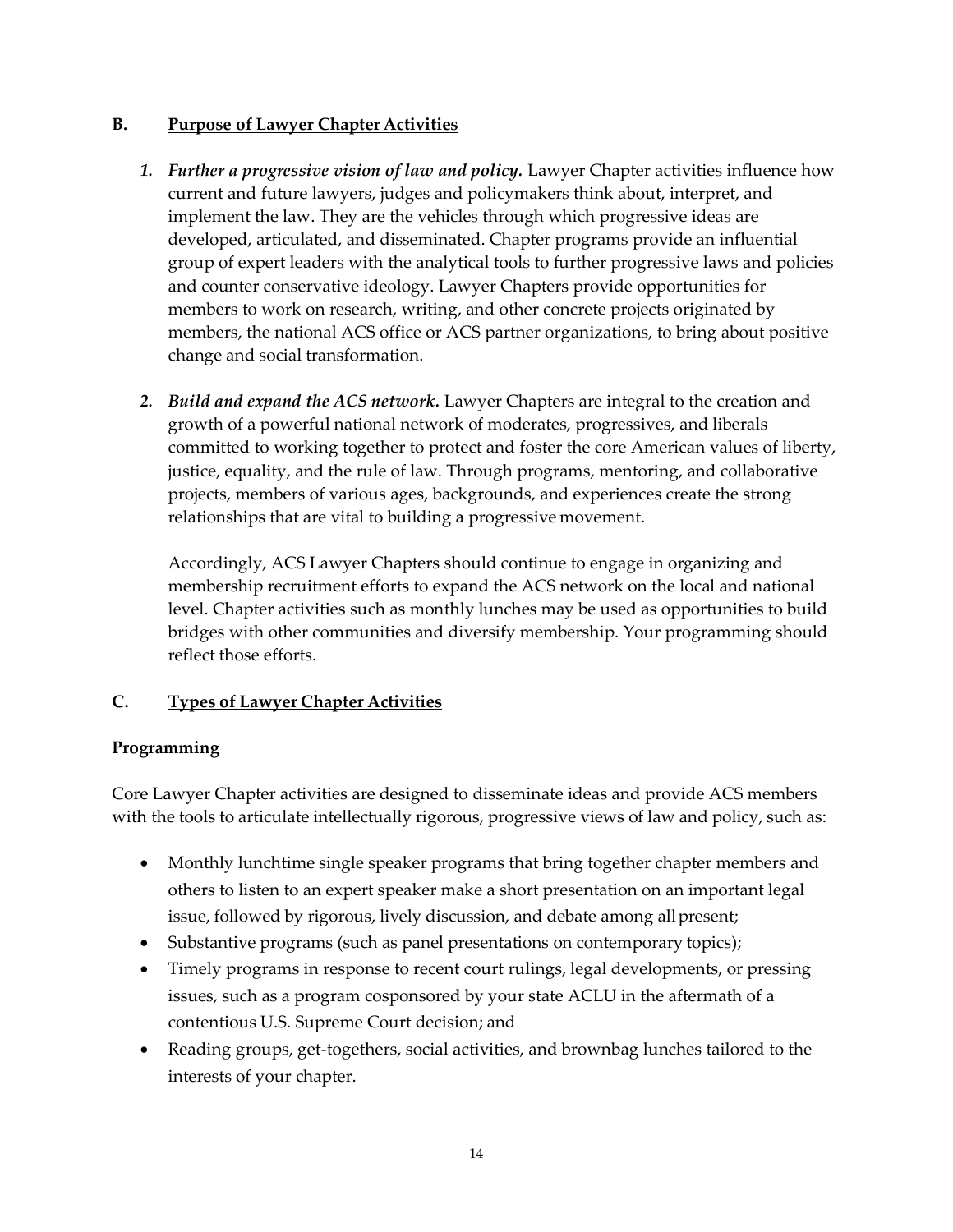Offering **Continuing Legal Education Credits (CLE)** is a great way to attract busy attorneys to your programs because it enables lawyers to work towards fulfilling their state bar licensing requirements while simultaneously participating in an ACS Lawyer Chapter event. We encourage you to secure CLE credit for your events. While ACS National cannot make blanket promise for all requests, the national office is generally able to pay for the application fees associated with securing CLE credits for an event. Please refer to the CLE guidelines on the ACS Lawyer Chapter Website for more information on obtaining CLE credits for your substantive programming [here.](https://www.acslaw.org/wp-content/uploads/2020/08/CLE-Credits_Lawyer-Chapters_081920.pdf)

For all programming (as well as networking events and projects, described below), we strongly encourage you to do outreach and publicity in addition to the emails the national staff will send to your chapter email list, such as inviting other legal and community groups to cosponsor and promote the event to their membership database.

### **Networking Events**

Your chapter is also encouraged to host events designed to build relationships among ACS Lawyer Chapter members and between members and the broader progressive community, such as:

- Substantive and social events with local ACS student chapters, including mentoring activities; and
- Substantive and social events cosponsored with other groups that share a progressive vision of the law, such as specialized bar associations, public interest organizations, and advocacy groups.

Whether a happy hour for members of progressive legal organizations or a service activity with a local student chapter, be sure to offer a range of activities to appeal to a broad cross-section of your local legal community.

### **Projects**

These activities enable many chapter members to work for change in the community and participate effectively in the public policy process on the local, state, and national levels, such as:

- Researching and writing articles, white papers, or op-eds on topical legalissues;
- Constitution in the Classroom;
- Reviewing and reporting on judicial opinions in members' areas ofexpertise;
- Working on projects initiated by chapter members or other progressive organizations. Lawyer Chapters can serve as a clearinghouse to connect members with concrete opportunities to effect change. Examples include member-initiated amicus briefs thatdo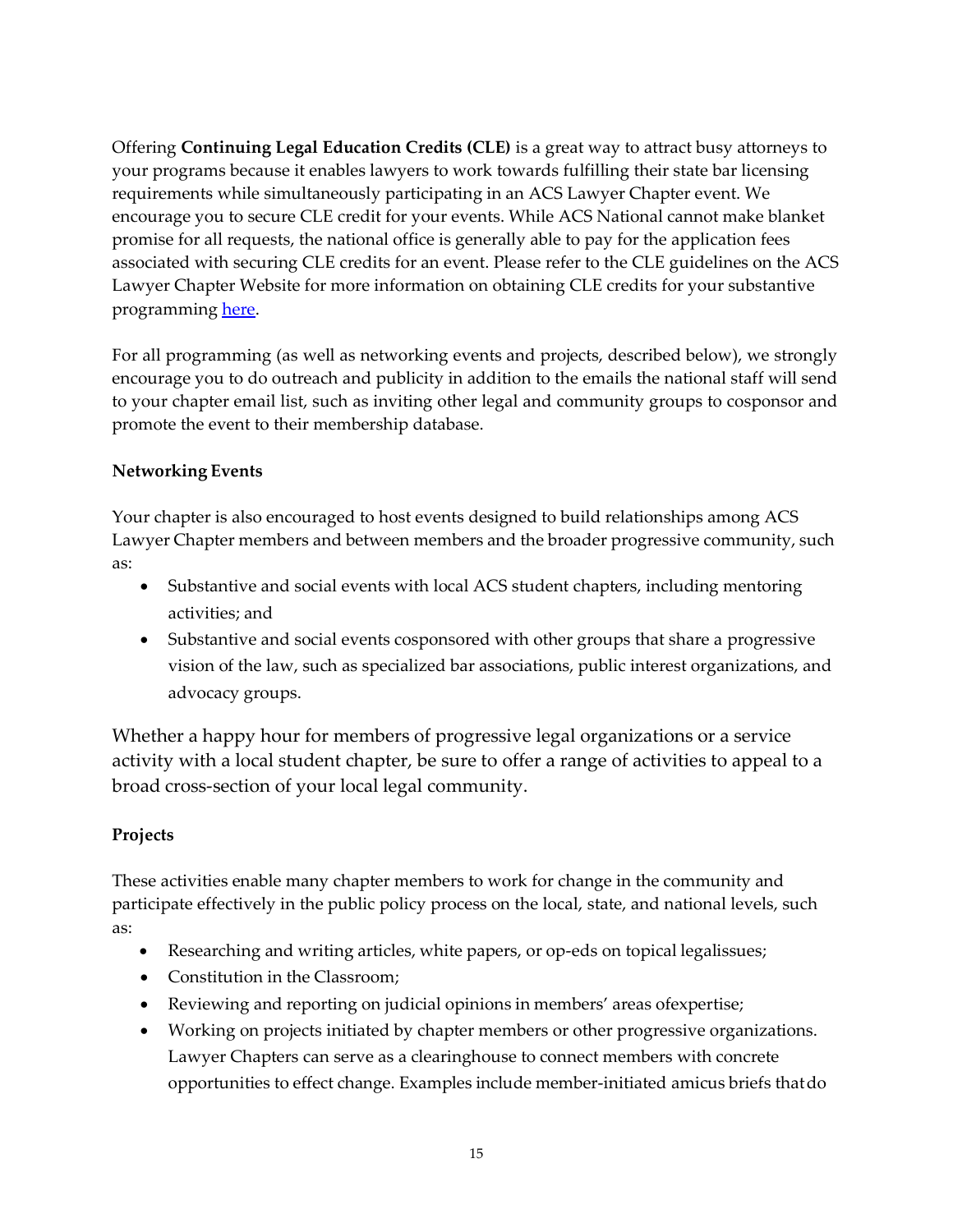not suggest any ACS affiliation (ACS and its chapters may not sign onto such briefs, but individuals may use ACS connections to generate support for amicus projects); and

• Ongoing litigation or other projects initiated by public interest organizations other than ACS that benefit from the intellectual firepower and legal skills of ACSmembers.

### **D. Audience for Your Activities**

In general, ACS Lawyer Chapter events (as opposed to chapter business meetings) should be open to anyone who wants to attend, provided any applicable admission fee is paid. This means your events may attract attendees who disagree with the core values of ACS. Members of the media may also attend your programs.

### **E. Publicizing Your Chapter and Member Activities**

The national ACS office can assist you with outreach, publicity, and media coverage. It is important that you please let us know when you are planning your activities so that we can format and distribute emails to those who have expressed an interest in attending events in your area, consider whether funding might be available, suggest cosponsors, and help you engage potential audiences and the media. Below are some general guidelines we use when publicizing Lawyer Chapter activities. Please refer to our [model](https://www.acslaw.org/wp-content/uploads/2020/01/2020-ACS-Model-Calendar-LC.pdf) [calendar](https://www.acslaw.org/wp-content/uploads/2020/01/2020-ACS-Model-Calendar-LC.pdf) as a template for planning the calendar year.

- *1. Lawyer Chapter events.* At least one month prior to a chapter event, inform the national ACS office of your event details so that an announcement and RSVP information can be prepared and distributed via email. Please submit the event information to ACS's Chapters Fellow, Jampa Lhasawa (*jlhasawa@acslaw.org*). To avoid mistakes, please do not forward email chains with event information sprinkled throughout; please send one email and include the following information:
	- Date
	- Start and end time
	- Location (including address and roomnumber)
	- Event title
	- Speaker name(s) and title(s)
	- Speaker photo
	- Any cosponsors
	- Any CLE information
	- Any other relevant information (parking information, whether participants should bring their own lunch, etc.).

This gives us time to post your event on the ACS website, format and circulate emails, and generally advertise it well in advance.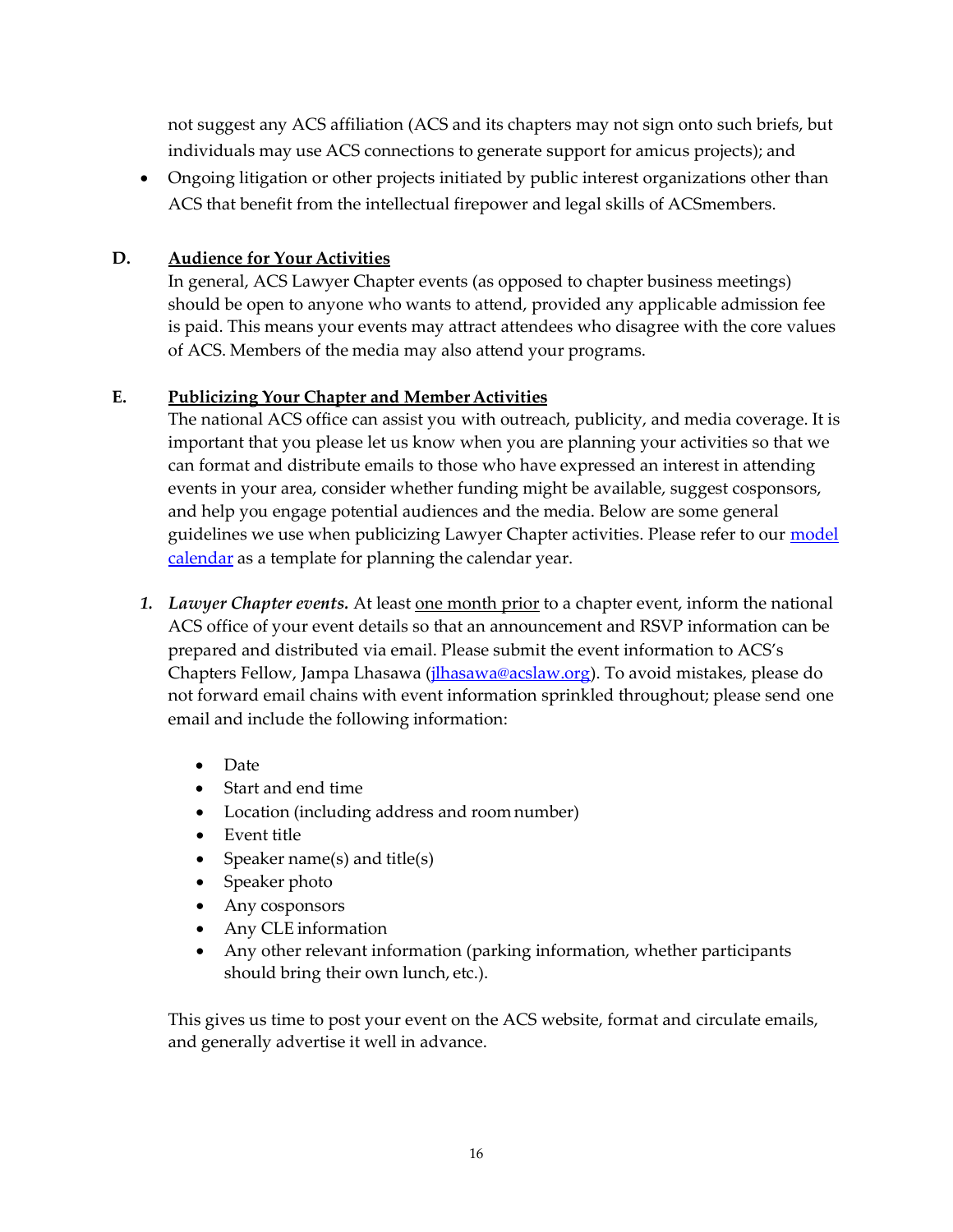Please remember that Lawyer Chapter emails are never sent on Fridays and are generally not sent on Mondays. To ensure that the email goes out beginning when you would like, please submit all information no later than the Wednesday of the preceding week. Same day and even next day emails are often not possible due to other obligations or other scheduled emails. **Please plan ahead.**

- *2. Member activities.* Please let the national ACS office know about chapter members' individual work and projects, such as articles, amicus briefs, op-eds, and relevant blog posts. As well as sharing information within our network, the national ACS office also may be able to assist you and your members with outreach or publicity, including posting papers, articles, and other publications on the ACSwebsite.
- *3. Social Media and ACS:* Share your ideas and publicize upcoming activities by posting them on your Lawyer Chapter's ACS Facebook page, and encouraging your board members to share them on their Facebook pages. Furthermore, you may find that following other Lawyer Chapters on Facebook provides excellent resources for programming and publicity suggestions. Twitter and LinkedIn can also be good places to publicize chapter events.

### **F. Financial Support for Lawyer Chapter Activities**

*1. Fundraising and Membership.* Your chapter is expected to work with the national ACS office to fundraise and solicit membership in your community. Donors may make taxdeductible contributions to the national American Constitution Society, which is a 501(c)(3) educational organization. Contributions can be made by check or by credit card through our [website. C](https://getinvolved.acslaw.org/join)ontribution and member interest forms designed to help you build membership and identify issues of particular importance to your chapter can be found on the Lawyer Chapter leadership [resources](https://www.acslaw.org/acs-chapters/lawyer-chapters/) page.

In order to coordinate fundraising efforts by ACS and its Lawyer Chapters, each chapter is required to consult with the national ACS office before engaging in any fundraising event, solicitation, campaign, or activity. **Lawyer Chapters may not fundraise independently.** Please contact the national ACS office if you are considering fundraising on behalf of ACS.

- *2. Self-Supporting Activities.* Many of your events may be organized as self-supporting activities using one or more of the following approaches:
	- a. **Events with an attendance fee.** You may consider charging a nominal fee to cover the costs of some Lawyer Chapter events. For example, attendees at monthly lunches normally pay for the cost of the lunch, unless the lunch is underwritten as part of a particular program or contributed by another organization or individual.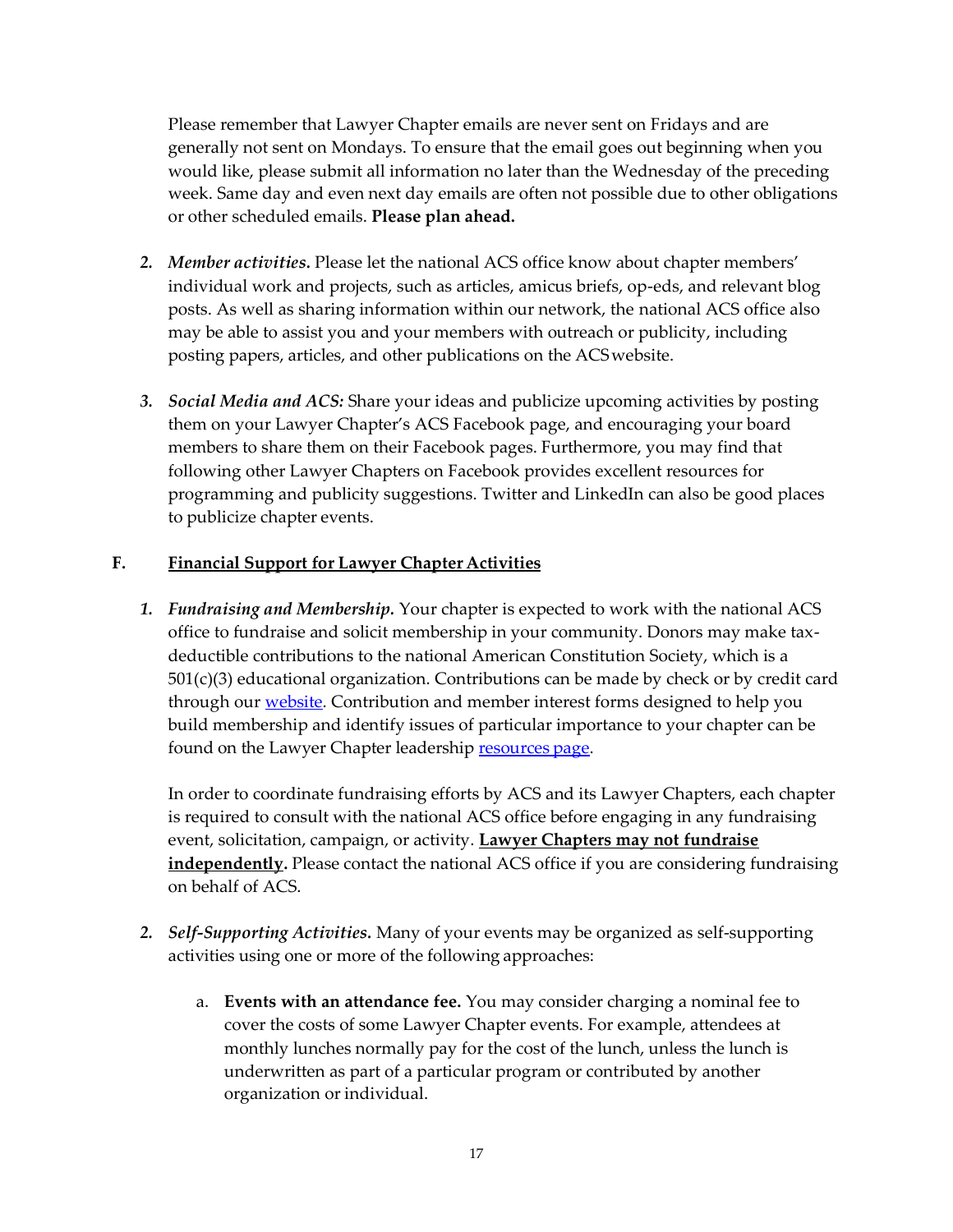- b. **Cosponsored events with student chapters.** Student chapters may be able to offer a venue, access to faculty speakers and, in many cases, school funding to subsidize joint Lawyer Chapter/student chapter ACS events.
- c. **Coordinated appearances for out-of-town speakers.** Working with area student chapters and other organizations, you may be able to invite speakers to participate in ACS events at a nominal or shared cost by identifying speakers who are scheduled to be in your town for other pre-existing commitments, such as a book tours, moot court competitions, conferences, speeches, alumni events, or award ceremonies.
- d. **Using law firm resources.** Many law firms are willing to make conference rooms or other large spaces available at no cost for ACS speaking programs, brown bag lunches or receptions. This may be particularly true if your programming relates to one of the firm's key practice areas or pro bono specialties, and/or include law students. On occasion, firms are also willing to provide refreshments, including snacks or lunch.
- *3. Funding Requests and Shipping of Materials.* To access ACS national funds such as for food, beverages, or audio-visual equipment, you must receive pre-approval from the national office for specific expenditures. Requests for funding should be received at least **two weeks** in advance of the event. In order to best conserve our resources, it is the policy of ACS to not overnight ship materials or supplies (such as informational materials and pocket constitutions. **Please plan ahead and note that the national ACS office and its affiliates, including student and lawyer chapters, are prohibited from paying honoraria or fees to any speaker.**
- *4. Speaker Travel and Accommodations.* Requests for speaker travel funding must be made before an invitation is issued. Please email *[LCEmails@acslaw.org](mailto:LCEmails@acslaw.org)* with your funding request. The ACS National Office will notify your chapter of what amount it has been approved to spend. In order to meet the funding needs for more than 40 Lawyer Chapters, ACS asks that you take a reasonable approach to your event planning. ACS cannot approve unnecessarily expensive funding requests. For example, any expenses covering the guest's overnight hotel stay should not exceed \$200 without a compelling reason. Additionally, we will reimburse only reasonable coach fare for airplane and train travel for speakers with advanced approval. Please therefore plan your events well in advance so that the best rate can be obtained and follow up with speakers to ensure they've made those arrangements in a timely manner. In certain situations, ACS staff may need to work directly with speakers on their arrangements.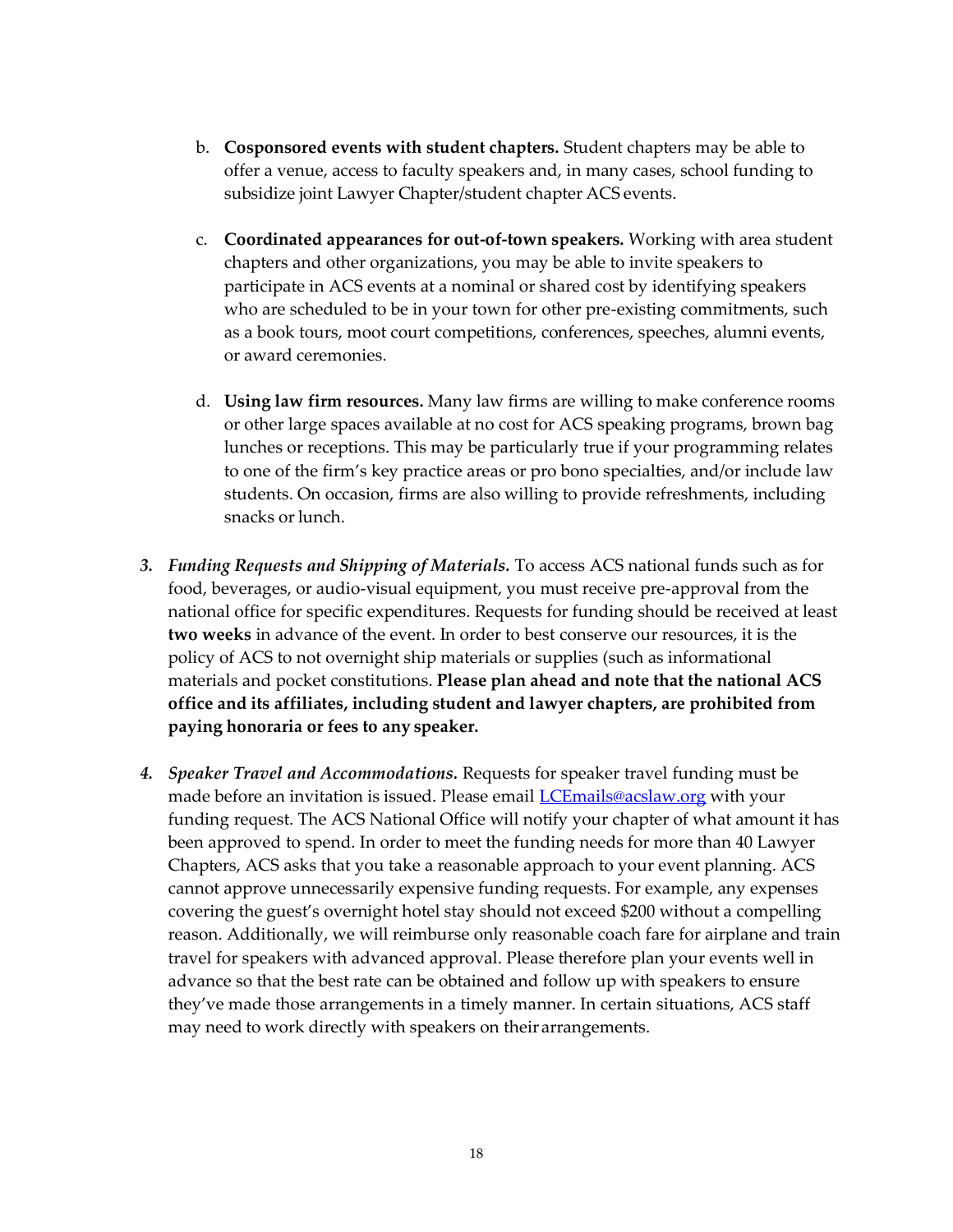- *5. Reimbursement Policies.* In order to receive reimbursement for an event, the Lawyer Chapter must complete the [reimbursement form,](https://www.acslaw.org/wp-content/uploads/2020/10/ACS-Lawyer-Chapter-Reimbursement-Form-10.1.20.pdf) along with all of the applicable receipts, and email it to *LCEmails@acslaw.org*.
	- a. **All reimbursements must be submitted within 30 days of an event to** [LCEmails@acslaw.org](mailto:LCEmails@acslaw.org)**.** Expenditures that are not pre-approved are not eligible for reimbursement.
	- b. **Please note that gratuity for all expenses, where appropriate, should not exceed 15%.** If applicable, please submit your state's tax exemption form and paperwork (provided by ACS National) directly to the vendor so that the Lawyer Chapter can avail itself of its tax-exempt status.
	- c. Moreover, if possible, the National ACS office is happy (and prefers) to pay for approved expenses for Lawyer Chapter programs – either before or after an event – using its American Express credit card. This option should be used for all travel accommodations (airplane tickets, hotel rooms, etc.) and, where applicable, for all venue, food, and beverage expenses. Please provide our [Tax](https://www.acslaw.org/wp-content/uploads/2018/10/ACS_IRS_Tax_Exempt_Letter.pdf) [Exempt Letter](https://www.acslaw.org/wp-content/uploads/2018/10/ACS_IRS_Tax_Exempt_Letter.pdf) to the vendor. If the total amount due is over \$500, you must get and submit to us a completed  $W-9$  Form from the caterer (e-ma[il](mailto:LCEmails@acslaw.org) [LCEmails@acslaw.org](mailto:LCEmails@acslaw.org) to receive a copy of these forms). This process eliminates the paperwork involved and prevents Lawyer Chapter members from waiting to receive a reimbursement check.
	- d. **Checking Accounts: As a result of IRS regulations, ACS Lawyer Chapters may not have accounts of any kind bearing the name of the American Constitution Society for Law and Policy or otherwise on behalf of the American Constitution Society at any banking institution.** This includes banking accounts for your Lawyer Chapter of the American Constitution Society.
	- **e. Please note that the national ACS office and its affiliates, including student and lawyer chapters, are prohibited from paying honoraria or fees to any speaker.**

### **G. Administrative Details**

Many lawyers already are well versed in the details required to plan a Lawyer Chapter event. Since some of those details vary from event to event, we cannot set out full particulars here, but we do have an event [checklist](https://www.acslaw.org/acs-chapters/lawyer-chapters/) which further explains the basics of planning a speaker program:

• **Plan ahead:** Many speakers – especially those most in demand – will need several months' notice to clear their calendars and prepare a talk. Give yourself more than three months to plan if possible. For example, spring is not too early to begin planning a fall event, and planning for a spring event can begin as soon as earlyfall.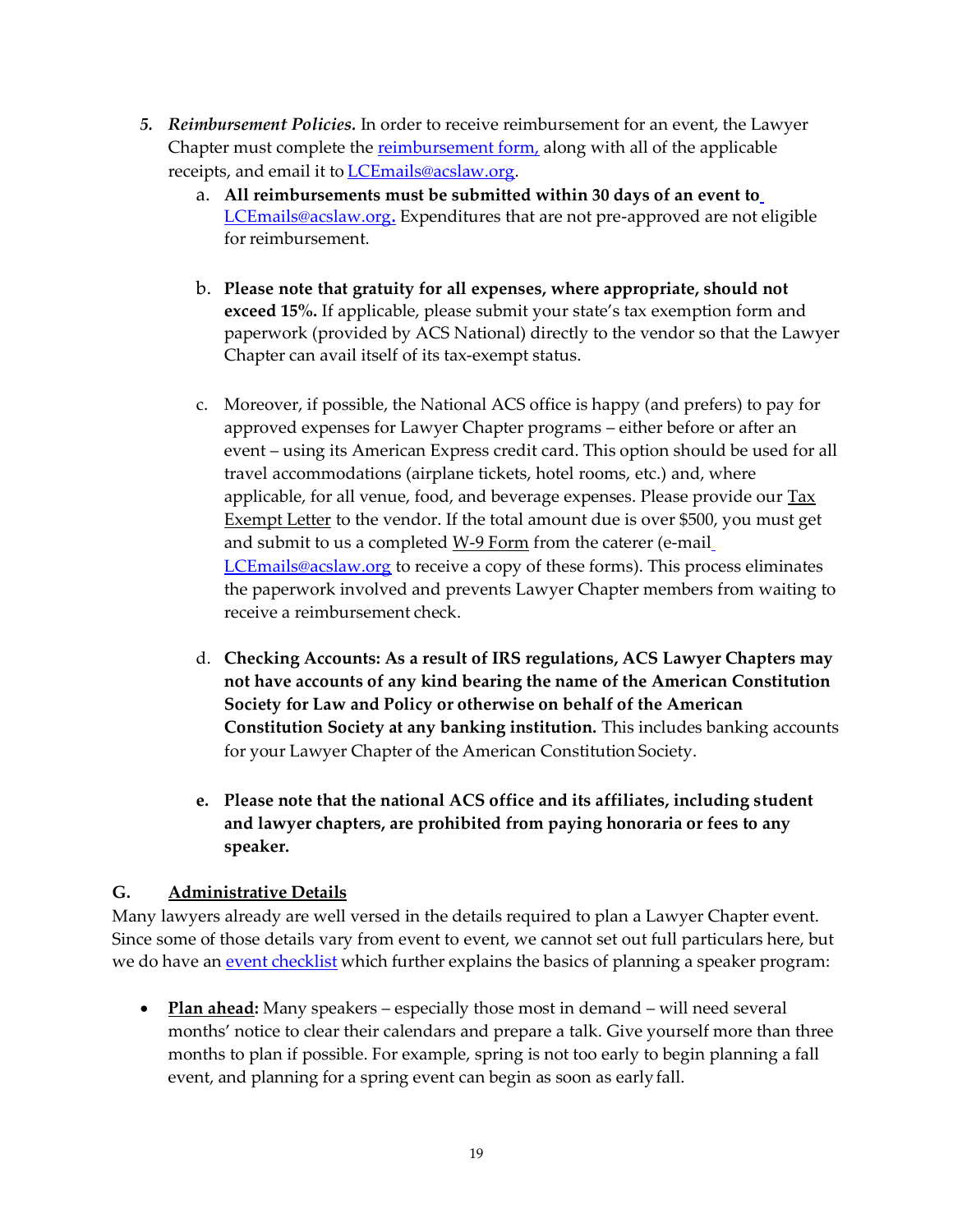- **Pick a date carefully:** To some extent, speaker availability will guide your selection of a date. Additionally, planning events around the Thanksgiving and winter holidays, for example, should be avoided. Be sure to check for competingevents.
- **Pick a venue carefully:** You can never be sure exactly how many people will attend your event. Err on the low side in picking a venue. It usually is better to have too many people in a small room than too few people in a big room: both speakers and audience members should feel that they have been part of a popular and well-attended event.
- **Advertise extensively:** Start with your Lawyer Chapter. ACS National will send out weekly emails to our database for that Lawyer Chapter. Please note that it is the policy of ACS National to only send one email for each Lawyer Chapter per week, Tuesday through Thursday (the ACS Weekly Bulletin is sent each Friday to every ACS member, and the student chapter announcement is sent each Monday). ACS's advertising should also be supplemented in your Lawyer Chapter's Facebook group. View our [social media](https://www.acslaw.org/acs-chapters/lawyer-chapters/) [guide](https://www.acslaw.org/acs-chapters/lawyer-chapters/) for more information on best practices for social media.
- **Take Pictures:** Please take pictures and share them with us a[tLCEmails@acslaw.org](mailto:LCEmails@acslaw.org)**.**

### **At the event:**

- **Consider providing food:** Obviously, you don't need to provide a full meal at your program; however, some snacks advertised on the flyer may help draw a largercrowd.
- **Be sure to take good care of your speakers:** Stay in touch with your speakers as you plan your event. Keep them posted on the details of the event and check on travel arrangements, if necessary. Offer to pick them up and drop them off at airports or train stations. If they are arriving early in your city, see if you can offer them an office in case they want to get some work done. Get a parking permit forthem.
- Additionally, don't forget to follow up with thank you notes and news or copies of any favorable reports of the event. **If they are entitled to a reimbursement, please make sure to send the complete reimbursement form and receipts to** [LCEmails@acslaw.org](mailto:LCEmails@acslaw.org) **within 30 days of the event.**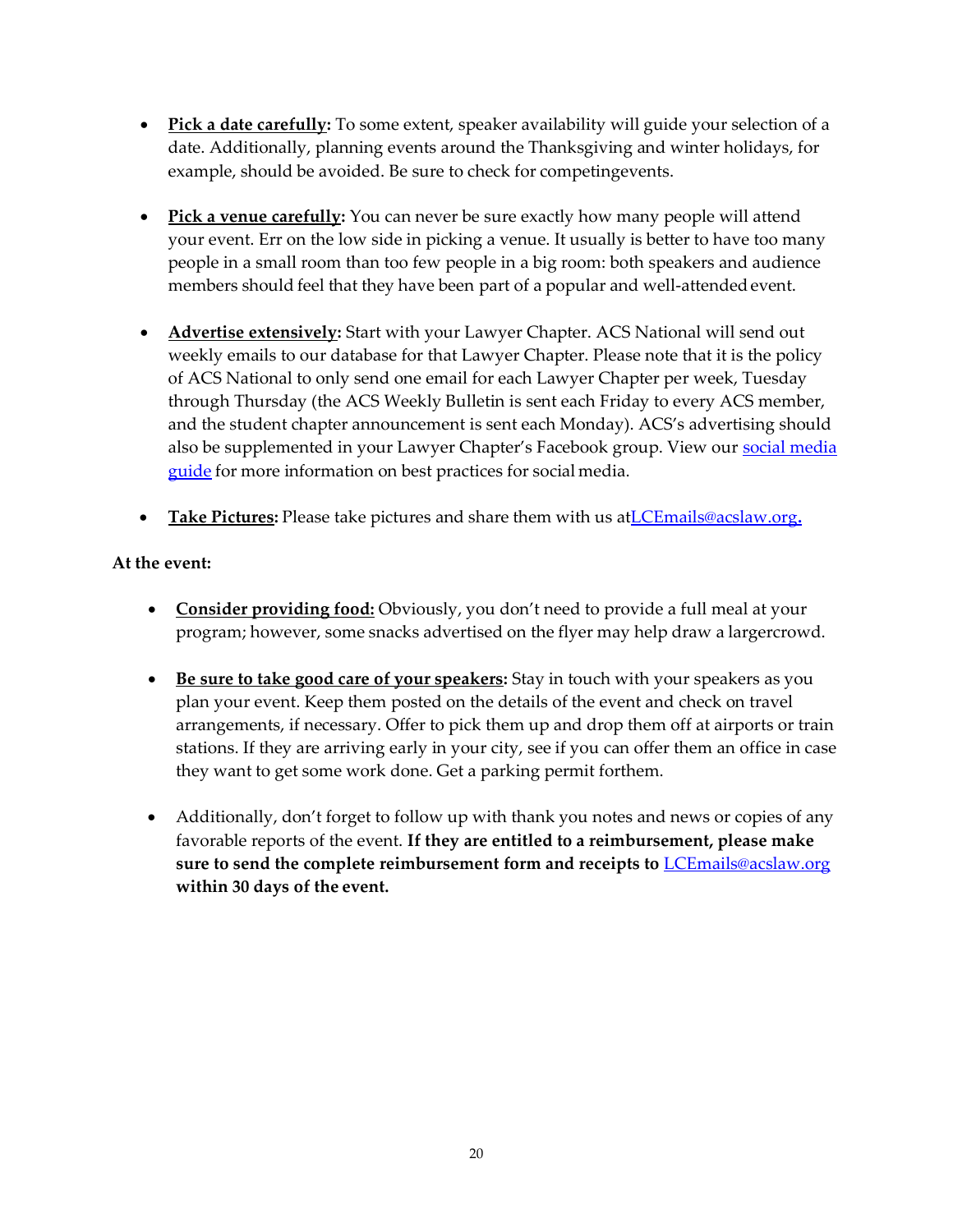# **IV. Diversity-Friendly Practices for Lawyer Chapters**

As new people join the legal profession, many will decide within the first few days or weeks where to put their extracurricular time and energy. To assist you in recruiting and maintaining a chapter membership rich in diversity, we want to suggest some practices that you may find helpful. Some of these suggestions may seem obvious, but taken together they constitute an approach that can make your chapter more welcoming for all.

### **A. Aspects of Diversity**

Diversity means understanding and valuing the characteristics and beliefs of people from a wide range of communities while ensuring their participation, including people of different ethnic and racial backgrounds, gender, physical abilities, sexual orientation, gender identity and expression, socio-economic status, religious and spiritual values, and national origin. Diversity within the scope of ACS's mission also means reaching out and including a broad array of lawyers in your chapter who work across the various fields of the legal profession, including government, in-house, law firm and public interest attorneys, law professors, judges, and grassroots activists.

### **B. Recruiting**

Take the time to focus on each person who seems interested in ACS, in what ACS does, and in what ACS has to offer them. Make your ACS chapter a home for any lawyer who shares a commitment to progressive values.

### **C. Planning and Programming**

The first program or two that the ACS Lawyer Chapter sponsors each fall as new lawyers join your legal community will tell new Lawyer Chapter members a great deal about what the chapter is all about. You may want to be more deliberate about producing the first one or two programs on a subject that holds appeal for a diverse audience. You should always strive for diversity among the panel of presenters. Similarly, the program materials should describe the program in a way that appeals to a broad audience.

In terms of planning the year's programs, one dynamic to conscientiously avoid is one in which certain Lawyer Chapter members become isolated with all of the work to put on a particular program. Ideally, leaders should engage in a process for identifying core teams of lawyers to work together on each program that the chapter agrees to sponsor.

### **D. Constitution in the Classroom (CITC): A Unique Opportunity for a Diverse Initiative**

While ACS prides itself on diversity in terms of membership composition, diversity in programming also furthers this initiative. Many ACS members who are not able to commit to serving as a chapter chair or other board member enjoy **ACS's CITC** program because it entails a smaller time commitment, but still enables an enriching professional opportunity focused on educating our nation's children and youth about the robust nature of the U.S.Constitution.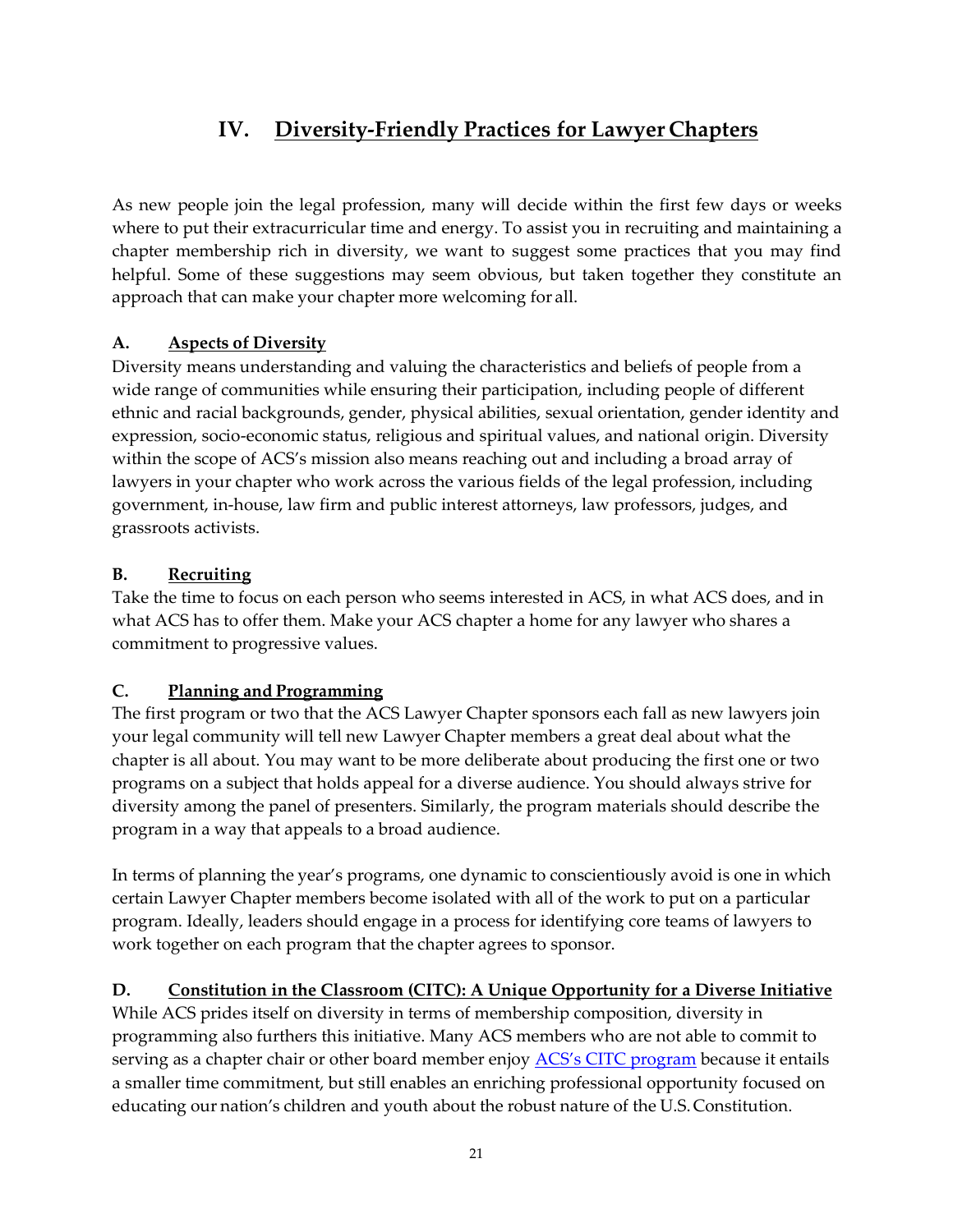[ACS's CITC program](https://www.acslaw.org/get-involved/volunteer-opportunities/constitution-in-the-classroom/) facilitates ACS volunteers to teach children and youth in schools across the country about the U.S. Constitution, its history, and applications in contemporary society. The curriculum, tailored to the student's grade level in primary and secondary schools, centers on constitutional principles such as equal treatment, dignity, fairness, and justice under the law for all individuals and communities.

### **E. Advertising**

Develop materials with an eye toward diversity. Consider what the materials say about ACS, what ACS does, and who is and should be a member of ACS. Not only do we welcome diverse membership into our network, the programming that we put on must reflect our progressive ideals, and desire to uplift the voices and talents of BIPOC. Thus, the materials used to advertise chapter events should convey that message through the images and language used.

Additionally, please be sure that the events we advertise include content that is accessible to the majority of people with disabilities without requiring them to ask or do extra research to gain more information about the event.

For advertising specifically, please try to incorporate the following things:

- Provide descriptions of images or graphics.
- Provide event details regarding the accessibility of a venue if it is being held in person.
- If you are advertising via a PDF flyer, please ensure that the material is accessible through screen readers; i.e. this might include not using bullet points.
- If you are using hashtags, be sure to capitalize the first letter of the phrase,  $ex: \#Voting$ .
- For more recommendations on accessibility features please click here.

### **F. Meeting**

The ACS network truly puts on some amazing programming. With that said, it is important to make sure that all those who are invited to attend events, and even those who take the time to plan such events, feel welcomed and included in the conversation. Here are a few examples of how diversity can be uplifted in a few different meeting formats.

- Virtual Meetings:
	- o Zoom Webinar
		- While webinar formatted meetings limit interactions between panelists and the event attendees, it is important that the interaction between the panelists is welcoming and that an inviting atmosphere is created. When beginning the webinar allow time for panelists to introduce themselves in the green room so that they feel as if they are in community with one another.
		- If you or someone else will introduce the panelists, please be sure to ask them the pronunciation of their names and the pronouns that they prefer to be called.
		- When the actual webinar has started be sure to allot equal time to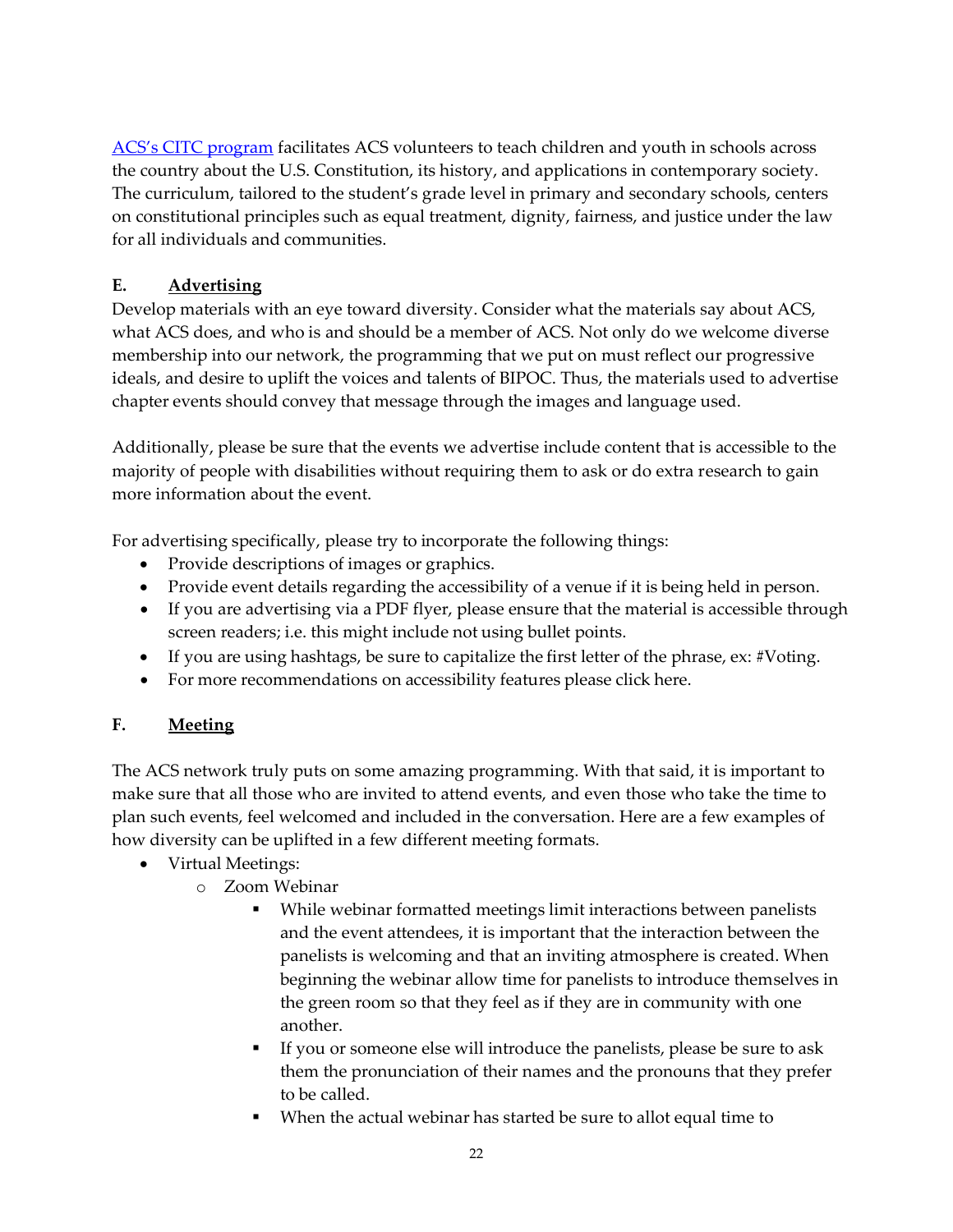panelists, especially people of color. Be sure that all panelists have had a chance to speak and thank them for their input so that they feel valued.

- If questions are allowed for the webinar, please be sure to monitor them and regulate inappropriate questions that may be geared toward certain panelists. While we understand that trolls are everywhere and cannot always be stopped prior to committing offenses, it is important that panelists feel safe as they engage with the public.
- Also, please be sure to ask panelists prior to the event if they need anything for accessibility purposes and be sure that the webinar is also accessible for attendees with disabilities as well. For more recommendations on accessibility features please click here.
- o Zoom Meeting
	- Unlike Webinars, zoom meetings allow for more interaction with panelists and attendees and therefore it is important to foster a welcoming environment.
	- At the start of the event please make sure that panelists and attendees have introduced themselves and that their names and preferred pronouns are listed below their picture.
	- Do not pressure attendees to turn their camera or volume on. Given the pandemic and the blurred lines between one's social and professional space, there are many reasons people may choose to leave these features turned off, which in no way indicates that they are not present and actively listening to the program.
	- Please be sure that all voices are welcomed in the space and that no one is being passed over via discussion or favored over others who may want to offer input and/or ask a question. To be sure that this does not happen, utilize the raise hand option, and make sure to establish a tone of respectability prior to the start of the discussion.
	- Do not pressure people to speak. While zoom meetings encourage interaction, sometimes people can be a little shy around certain topics and may simply want to listen. Do not fear, this is OKAY! Additionally, do not posit certain topics to people because you think that they might have experience about a topic. Ex: do not ask someone of a particular race to speak or offer insight on a racial topic just because you believe they might have knowledge. This can be exclusionary and often puts people in an uncomfortable situation.
	- If the chat box feature is on, it is important to state upfront what kinds of comments are allowed or not, because unlike a zoom webinar, the chat feature within a zoom meeting has fewer limitations. While we cannot always catch trolls before they strike, it is important to establish up front the expectations for the event.
	- Please be sure that when using someone's name you are pronouncing it correctly. If you are unsure be sure to ask them how to pronounce their name.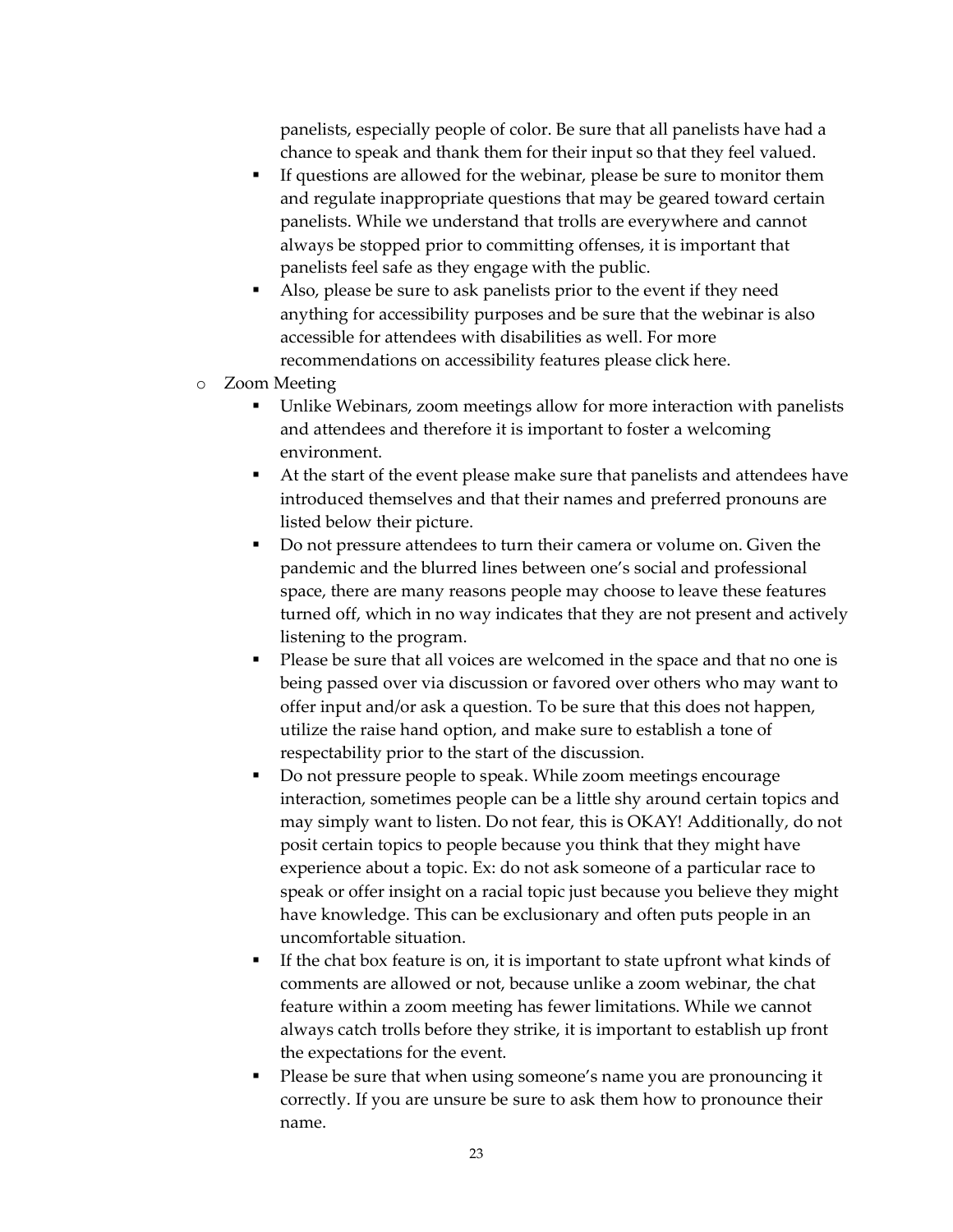- Please be sure to see how you can make the event more accessible to attendees. For example, if you are sharing your screen or playing audio, check prior to the event to ensure that your content is visible and can be heard. Additionally, use captions if possible. For more recommendations on ways to incorporate accessibility features please click here.
- Please note that the previously listed recommendations can also be used on platforms such as Skype, Teams, Whova, and other virtual chatrooms.
- o In-Person
	- While the COVID-19 pandemic has limited the amount of physical interaction we can have, some people have begun to slowly connect inperson again. That said, we want to ensure that in-person connecting is not only engaging but inclusive for all attendees.
	- When planning in-person events please be sure that everyone has a chance to be introduced. Although chapter leaders always have a great deal to discuss with each other, be aware that meetings that appear to others to be a "private club" are not as welcoming as those meetings genuinely designed to engage each person.
	- At in-person events, if a dialogue is taking place, be sure to seek diverse input and perspectives.
	- Be sure that the venue that has been selected is one that is inviting for all groups of people and have gender neutral or single occupancy restrooms.
	- Be sure that all venues that are selected are accessible to people with disabilities. Also make sure that any presentation that is done is accessible. If possible, try to incorporate captions, microphones, and other accessories that might aid people who are visually and hearing impaired. For more recommendations on ways to incorporate accessibility features please click here.
	- For events try to plan diverse topics where all who attend will be able to join in and not feel left out.

### **G. Leadership Planning Meetings**

At ACS we recognize that innovative ideas come in a variety of formats, so when it comes to planning events it is important to make sure that all those involved feel as if they have a voice, and that their input matters. When planning events amongst yourselves, or even when soliciting the help of outside organizations or individuals, please try to incorporate the following within planning meetings or discussions:

- Be intentional about who you are inviting to the events. It is important to make your programming reflective of the world and therefore be sure to invite diverse speakers.
- If possible, try to schedule your programming at different times than other Lawyer Chapters so that attendees are not forced to choose between the awesome programming that we put on.
- Be mindful of the times that events are scheduled for your chapter. Try to ask yourselves, will this time work with lawyers who may be parents, work full-time jobs, or have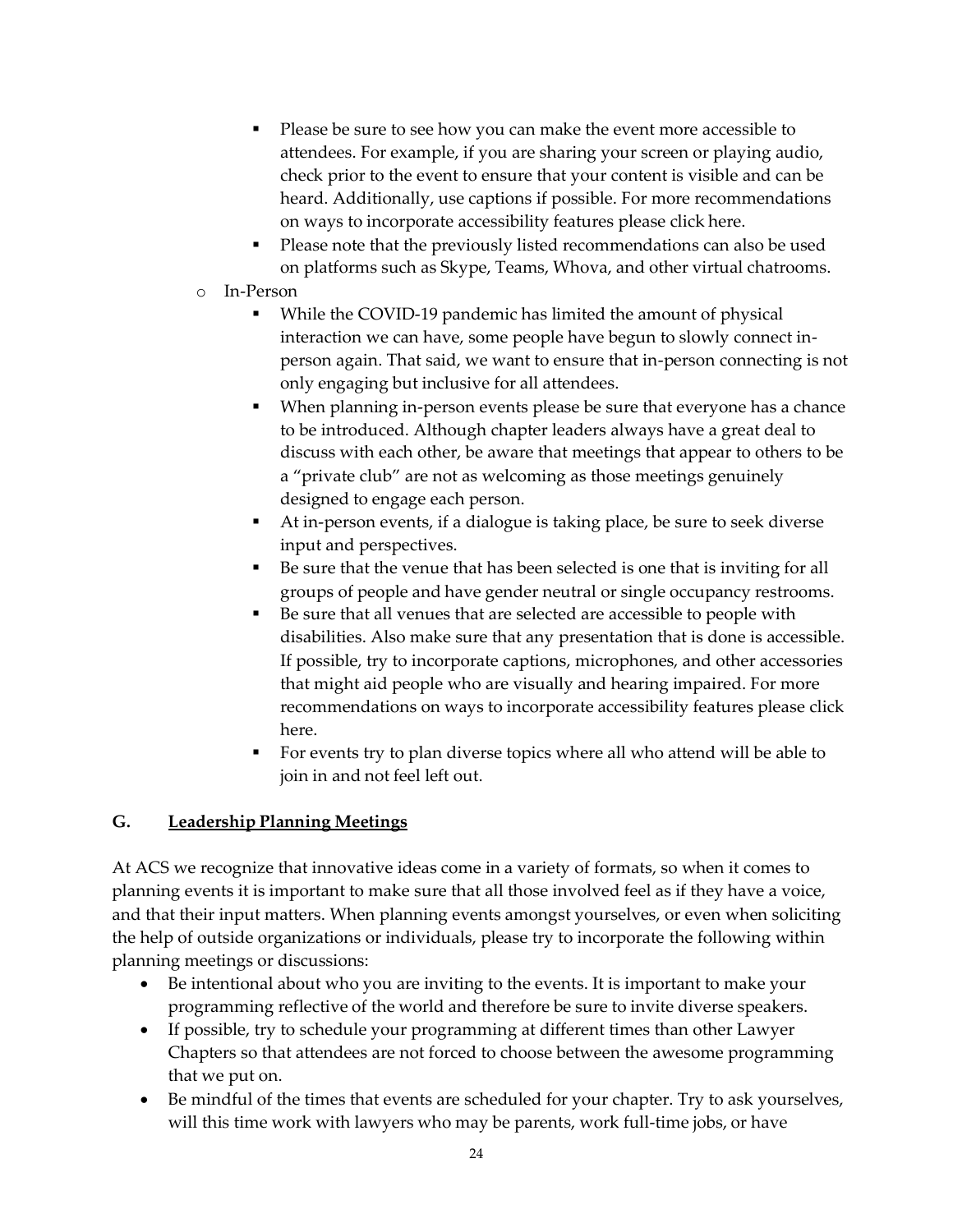contributions to make elsewhere. This is not to say that you must only choose a date and time that works for everyone, but this type of thinking encourages higher turnout.

- Solicit program ideas or input amongst your board and be careful not to be dismissive of ideas; actively listen and solicit more information about why a fellow lawyer believes their program idea would appeal to a larger audience. In making plans to go forward, try to make certain that each person has a role of their own choosing.
- Plan the meeting in a way that genuinely includes everyone and solicits input; strike a balance between ongoing work (all of those agenda items continuing from the last meeting) and new ideas.
- Just as within the actual event, during planning meetings chapter leaders should greet each person who is there and be diligent when making connections and doing introductions when an individual unknown to the group is there.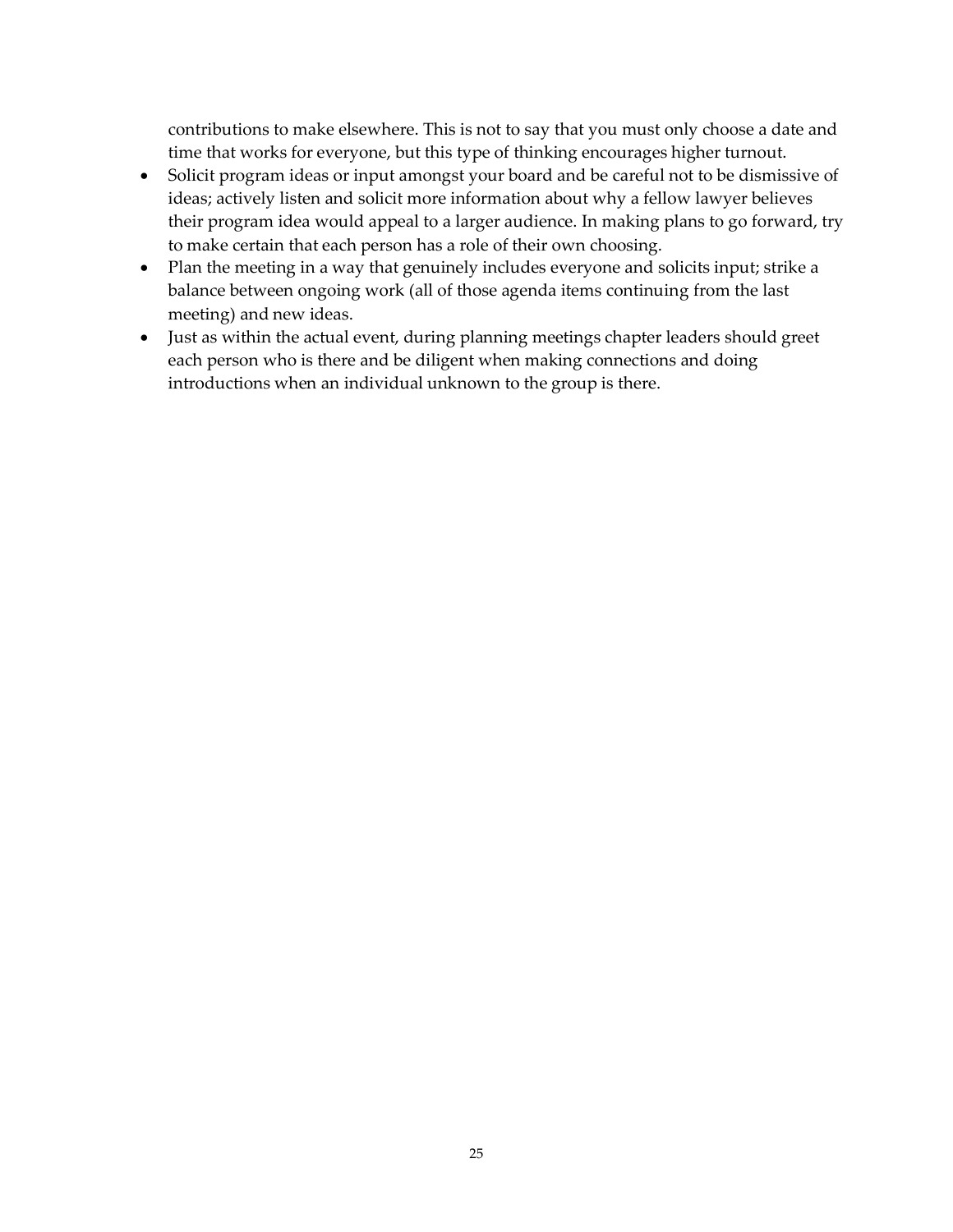# **V. National Lawyer Writing Competition**

ACS currently sponsors The Richard D. Cudahy Writing Competition on Regulatory and Administrative Law annually. Practicing lawyers, policymakers, academics, and law students are all welcome to take part. We encourage participants to view this topic broadly and accept submissions on a variety of substantive areas. A winner will be selected in both the lawyer and student categories to receive a cash prize of \$1,500. The winning papers will receive special recognition at the ACS National Convention, on the ACS website, and potentially through other means agreed upon by the authors and ACS.

For more details about the competition, click [here.](https://www.acslaw.org/get-involved/the-richard-d-cudahy-writing-competition-on-regulatory-and-administrative-law/)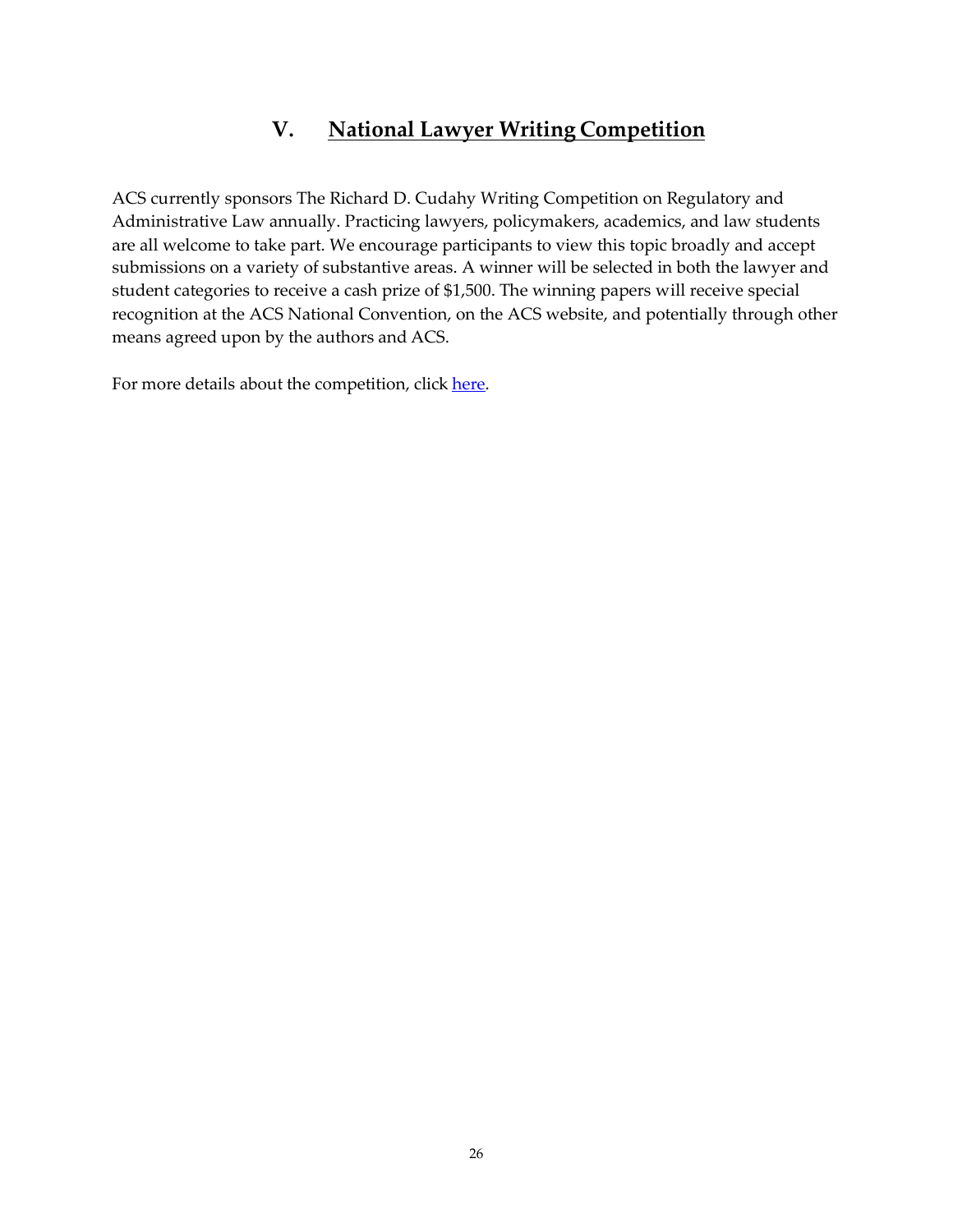# **VI. ACS National Convention**

The ACS National Convention is held in Washington, D.C. every June. It's an important conference that draws over 1,000 progressive law students, lawyers, judges, and policymakers from all over the country, and includes speakers and panelists who are experts in their fields. Recent National Conventions have included U.S. Supreme Court Justices, State Attorneys General, members of the U.S. House of Representatives and Senate, social justice advocates, and other members of the bar who delivered powerful reflections focused on their professional experiences as well as their inspiring personal journeys that encouraged them to become lawyers.

Workshops, plenary sessions and training seminars, focused on numerous legal contemporary topics such as the use of social media, voting rights, and immigration, are discussed and debated. Lawyer Chapter members have shared with us that the ACS National Convention reminds our members why they decided to pursue their legal studies – in furtherance of pursuing justice and equality for all individuals through law and policy.

In many ways, this annual event is a wonderful reunion of ACS chapter members – both students and lawyers – from all over the country. In this manner, the ACS National Convention is a great networking conference for everyone, where Lawyer Chapter members can meet other practitioners in their field and also have the opportunity to mentor students through informal conversation and engagement in Washington, D.C.

Lawyer Chapters are recognized at the annual convention with awards recognizing outstanding programming, membership recruitment, and overall excellence.

We hope you'll join us for the 2020 ACS National Convention, June 11-13, in Washington, D.C.

Information concerning travel and hotel scholarships for law students and for lawyers practicing in the public interest sector, as well as information on how to submit program ideas, is communicated to all ACS members each year through the weekly bulletin.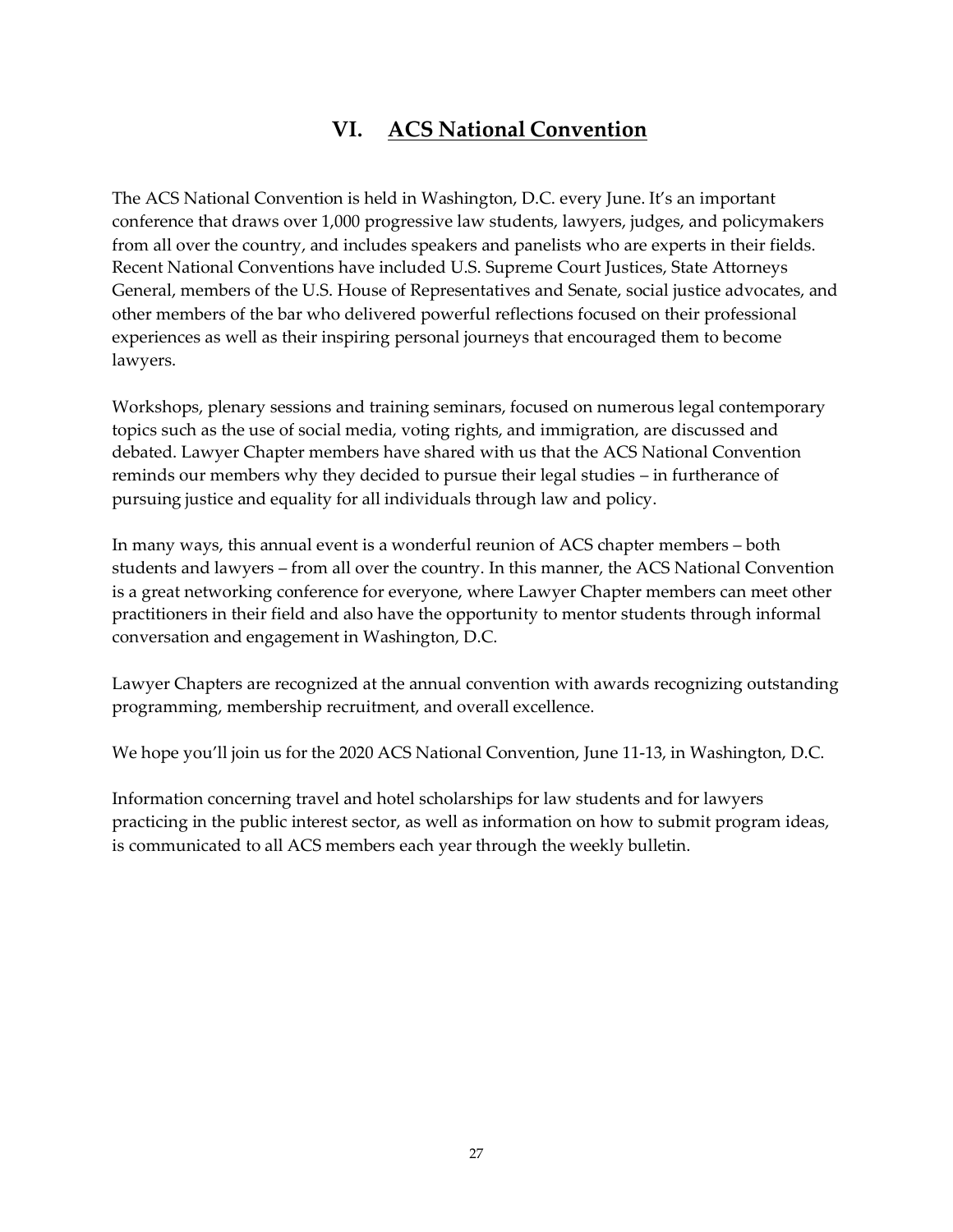# **VII. ACS National Lawyer Convening**

The National Lawyer Convening is held every other year. In 2019, progressive lawyers and advocates from around the country gathered in Atlanta in October for that year's Convening. The program centered around the belief that the law can and should be a force to improve the lives of all people and empowered ACS leaders to help lead the charge. Attendees were given tangible ways to further this goal as progressive attorneys and advocates, having the opportunity to hone their leadership styles, make genuine connections with other legal professionals, share their stories about why progressive advocacy matters to them, and learn how to become a judge.

Speakers discussed the important and vital role community organizing, academic scholarship, creative litigation strategy, and legislative advocacy play in advancing issues like voting rights, reproductive freedom, immigration and asylum, right to counsel, and protecting the rule of law.

For future Convenings, information concerning travel and hotel scholarships for lawyers practicing in the public interest sector, as well as information on how to submit program ideas, is communicated to all ACS members each year through the weekly bulletin and messages to the Lawyer Chapter leader email list.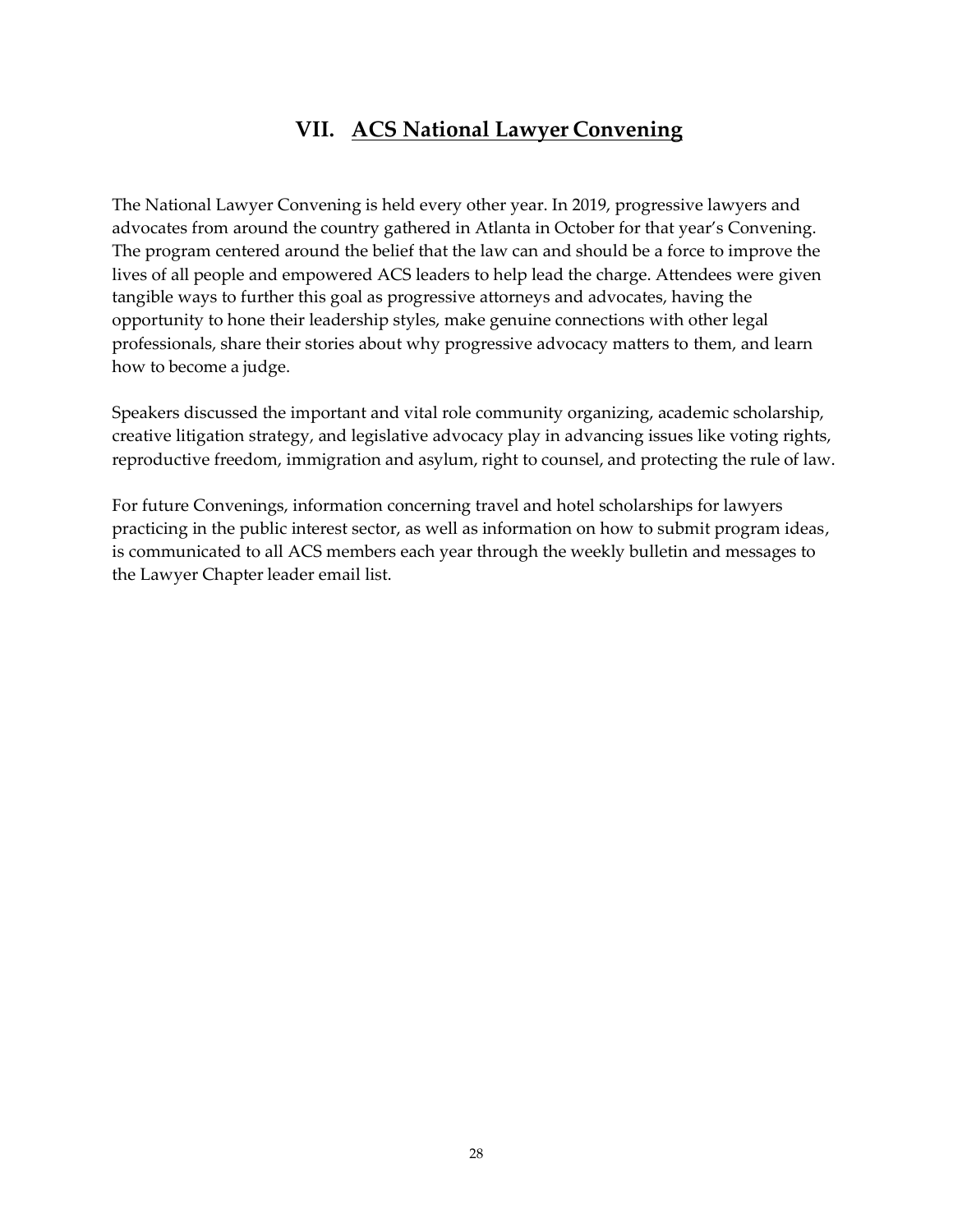# **VIII. Communication with the ACS National Office**

An open line of communication between your chapter and the national office is very important. We regularly send emails and conduct at least biannual conference calls with our Lawyer Chapters to update them on the activities of the national organization and other chapters, to make suggestions for programs and connect them with speakers in their areas, to disseminate information from other organizations that might be of interest to our members, and to ask them for help when needed. Toward this end, we ask that you provide us with the names, email addresses, employers and phone numbers of your entire board, and that you update us as soon as this information changes.

Remember, there should be one chair or other representative designated as the national contact, who regularly checks their email, and who will take responsibility for forwarding communications to all of the members of your board.

**You should update your chapter's contact information by contacting the ACS National Lawyer Chapter Team at** [LCEmails@acslaw.org](mailto:LCEmails@acslaw.org)**.**